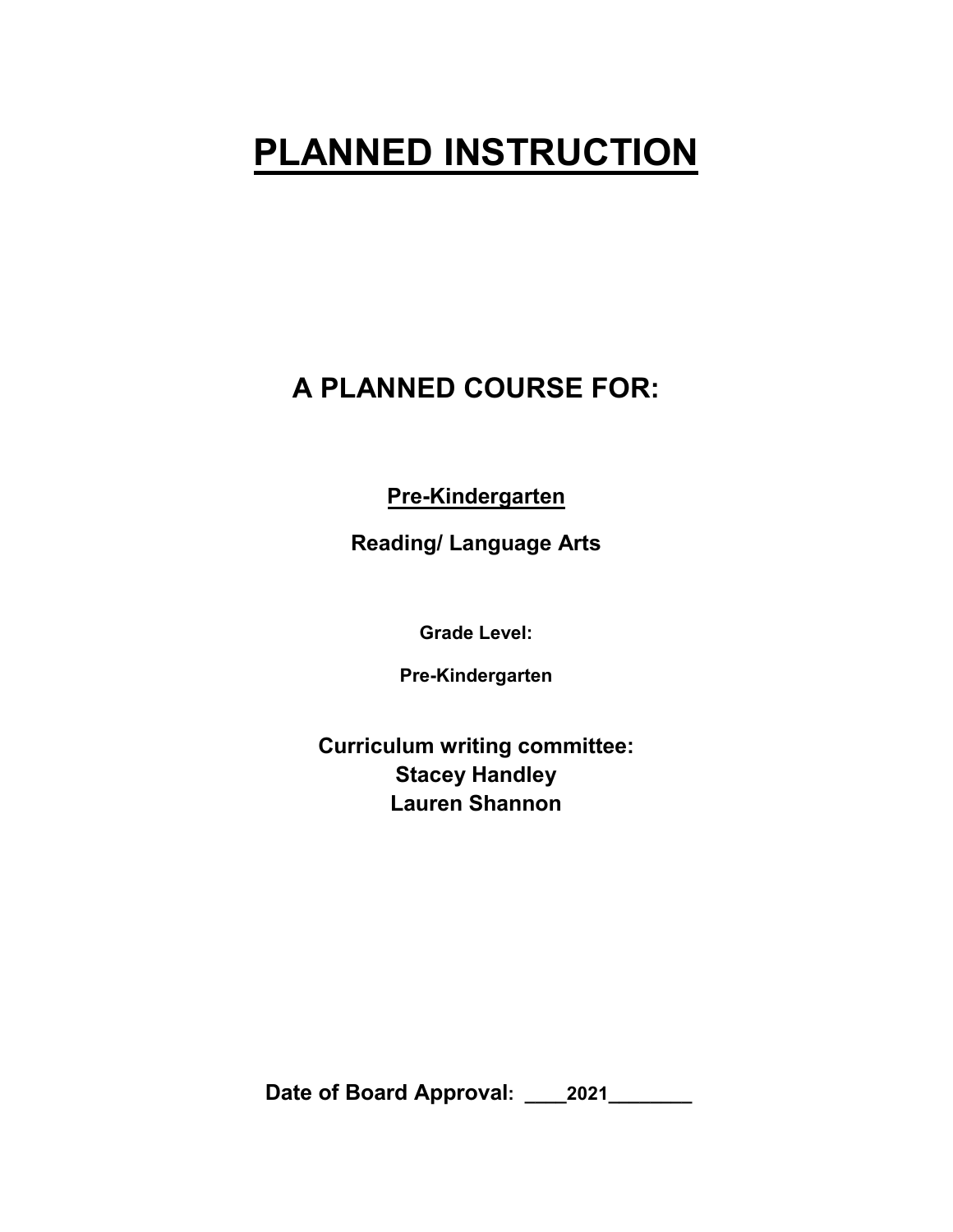# **Planned Instruction**

## **Title of Planned Instruction: Pre-Kindergarten**

## **Subject Area: English and Language Arts Grade(s): Pre-K**

#### **Course Description:**

Our Pre-K Program prepares children academically and socially for a smooth transition into [Kindergarten.](https://www.pdesas.org/) The Pre-K Classes at our school are uniquely modeled to correspond with the curriculum and activities of the Pennsylvania Early Childhood Standards and the PA Common Core Standards. The progressive curriculum paired with a positive learning environment sets children up for success.

The English and Language Arts Curriculum focuses on phonemic awareness, comprehension, fluency, phonics, vocabulary and alphabet recognition. Students will be exposed to a variety of literature and literacy skills that will help them to develop the skills they need to succeed academically.

**Time/Credit for the Course: One Full Year**

**Curriculum Writing Committee:**

**Stacey Handley**

**Lauren Shannon**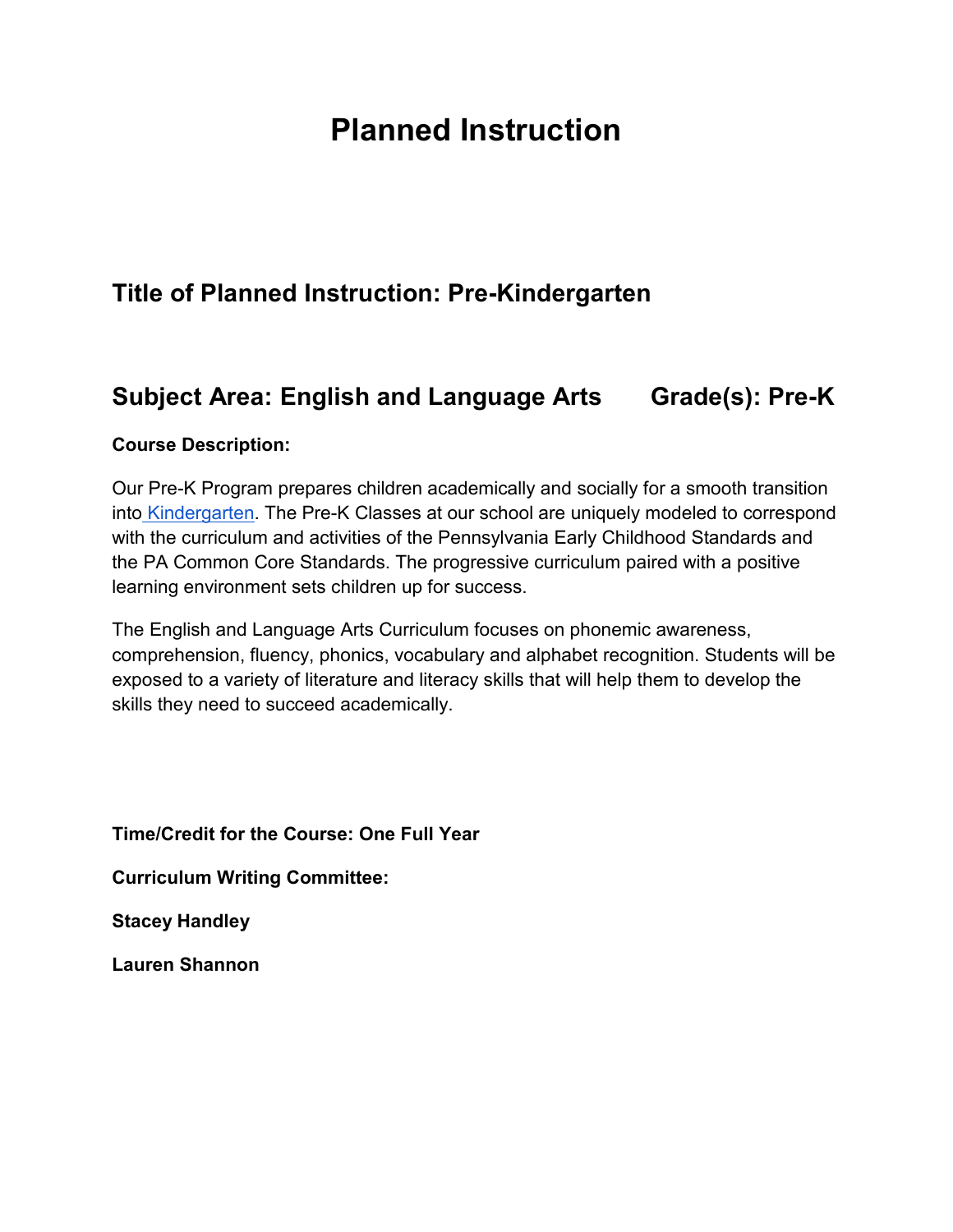# **Curriculum Map**

#### **Marking Period One –Four: 180 Days**

Children will learn that reading involves the use of pictures, symbols and text to gain information and derive meaning, and writing is used for a variety of purposes. They will be exposed to a variety of books to acquire new information and for personal fulfillment. They will apply a wide range of strategies to comprehend, interpret, evaluate and appreciate text. Children will draw meaning from their prior knowledge and experience, their interactions with others, their knowledge of word meaning and their word identification strategies. Children will vary their use of the spoken and written language to communicate effectively with others. Children will develop phonemic awareness by listening to rhyming stories and songs and engaging in wordplay activities.

#### **Marking Period One- Four Goals:**

Book Handling Print concepts Phonological awareness Phonics and word recognition

#### **Understanding of:**

- Recognize that words go from left to right, top to bottom, and page by page.
- Recognize that spoken words are represented in written language by specific sequences of letters.
- Understand that words are separated by spaces in print. Recognize and name some upper /lowercase letters of the alphabet, especially those in own name.
- Recognize that letters are grouped to form words. Differentiate letters from numerals.
- Demonstrate an understanding of spoken words, syllables and sounds (phonemes).
- Engage in language play (e.g., alliterative language, rhyming, sound patterns).
- Recognize and match words that rhyme.
- Demonstrate awareness of the relationship between sounds and letters.
- With support and prompting, isolate and pronounce the initial sounds in words.
- With prompting and support, demonstrate one-to-one letter-sound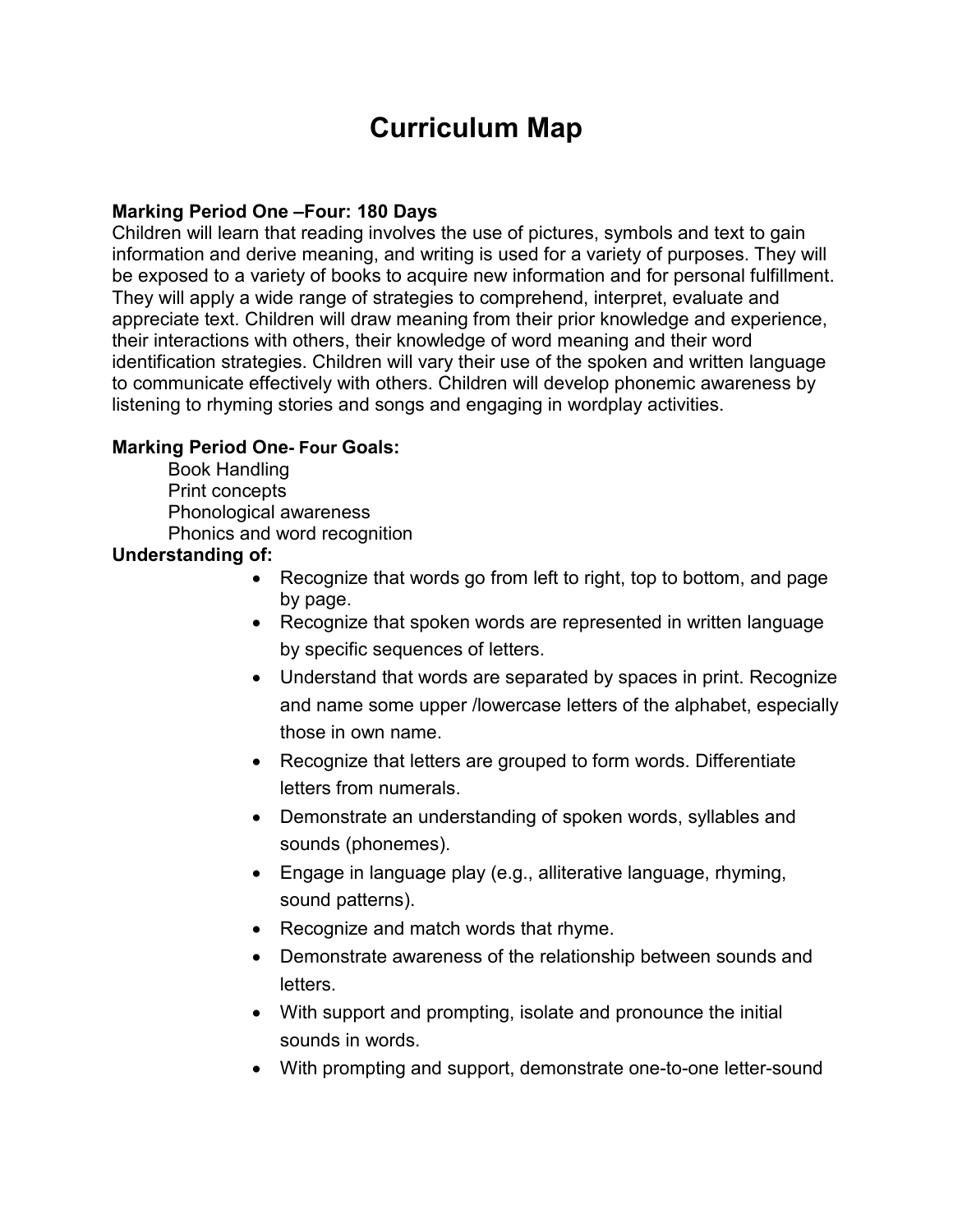correspondence by producing the primary sound of some consonants.

• Recognizes own name and common signs and labels in the environment.

## **UNIT: Foundational Skills**

#### **Big Idea # 1:**

· Emerging reading involves the use of pictures, symbols, and texts to gain information and derive meaning.

## **Essential Questions**:

• How do I acquire and practice pre-reading skills?

## **Concepts**:

- Book Handling
- Print Concepts
- Phonological Awareness
- Phonics and Word Recognition
- Fluency

## **Competencies:**

- Demonstrate Proper Book Orientation
- Turn pages in order
- Identify the title of a book.
- Practice tracking from top to bottom and left to right with scaffolding.
- Using pointer and fingers to track print on charts, posters, environmental print or in books
- Differentiate between numbers, letters, and words.
- Recognize and name some upper and lowercase letters
- Recognize rhyming words and alliteration.
- Recognize when two or more words begin with the same sound
- Count syllables in spoken words.
- Segment single syllable spoken words.
- Isolate and pronounce initial sounds
- Associate some letters with their names and sounds.
- Identify familiar words and environmental print.
- Recite rhymes, songs, and familiar texts
- Apply knowledge of letters, words and sounds to read simple sentences
- Assemble letters to form words, and words to form sentences, and (pretend to) read sentences back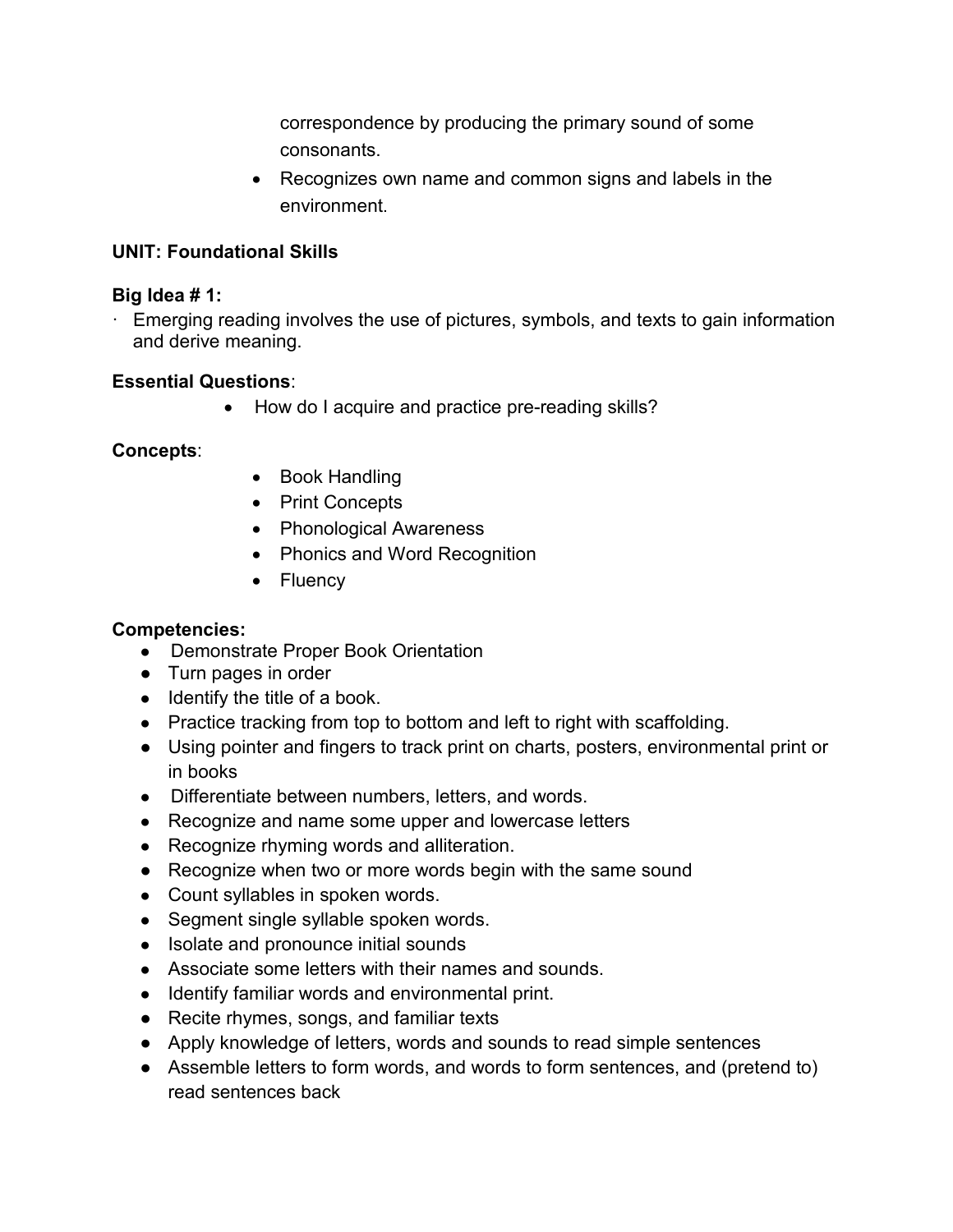# **Curriculum Plan**

**Unit:** Foundational Skills in Reading **Time Range: 5-10 min daily/180 days**

#### **Standard(s):**

PA Academic Standards, PACCS English/Language Arts

#### **Standards Addressed:**

PACCS: ELA- CC.1.1.PK.A; CC1.1.PK.B; CC1.1.PK.C; CC.1.1.PK D; CC1.1.PK.E PA Learning Standards for Early Childhood- 1.1 PK.A; 1.1 PK.B; 1.1 PK.C; .1.1 PK.D; 1.1 PK.E

#### **Overview:**

To build knowledge that emerging reading involves the use of pictures, symbols, and text to gain information and deliver meaning.

#### **Focus Question(s)**

How do I acquire and practice pre-reading skills?

#### **Goals:**

- Practice appropriate book handling skills.
- Identify basic features of print
- Demonstrate understanding of spoken words, syllables, and sounds
- Develop beginning phonics and word skills.
- Begin to read emergent reader text with purpose and understanding.

## **Objectives:**

The students will:

- 1. Orient a book correctly
- 2. Turn pages in order
- 3. Use pointers or finger to track print on charts, posters, environmental print or in books.
- 4. Practice tracking from top to bottom and left to right with support
- 5. Differentiate between numbers and letters and letters and words.
- 6. Recognize and name some upper and lower case letters of the alphabet
- 7. Recognize rhyming words
- 8. Recognize when two or more words begin with the same sound
- 9. Count syllables in spoken words
- 10. Isolate and pronounce initial sounds
- 11. Segment single-syllable spoken words into phonemes.
- 12. Associate some letters with their names and sounds
- 13. Identify familiar words and environmental print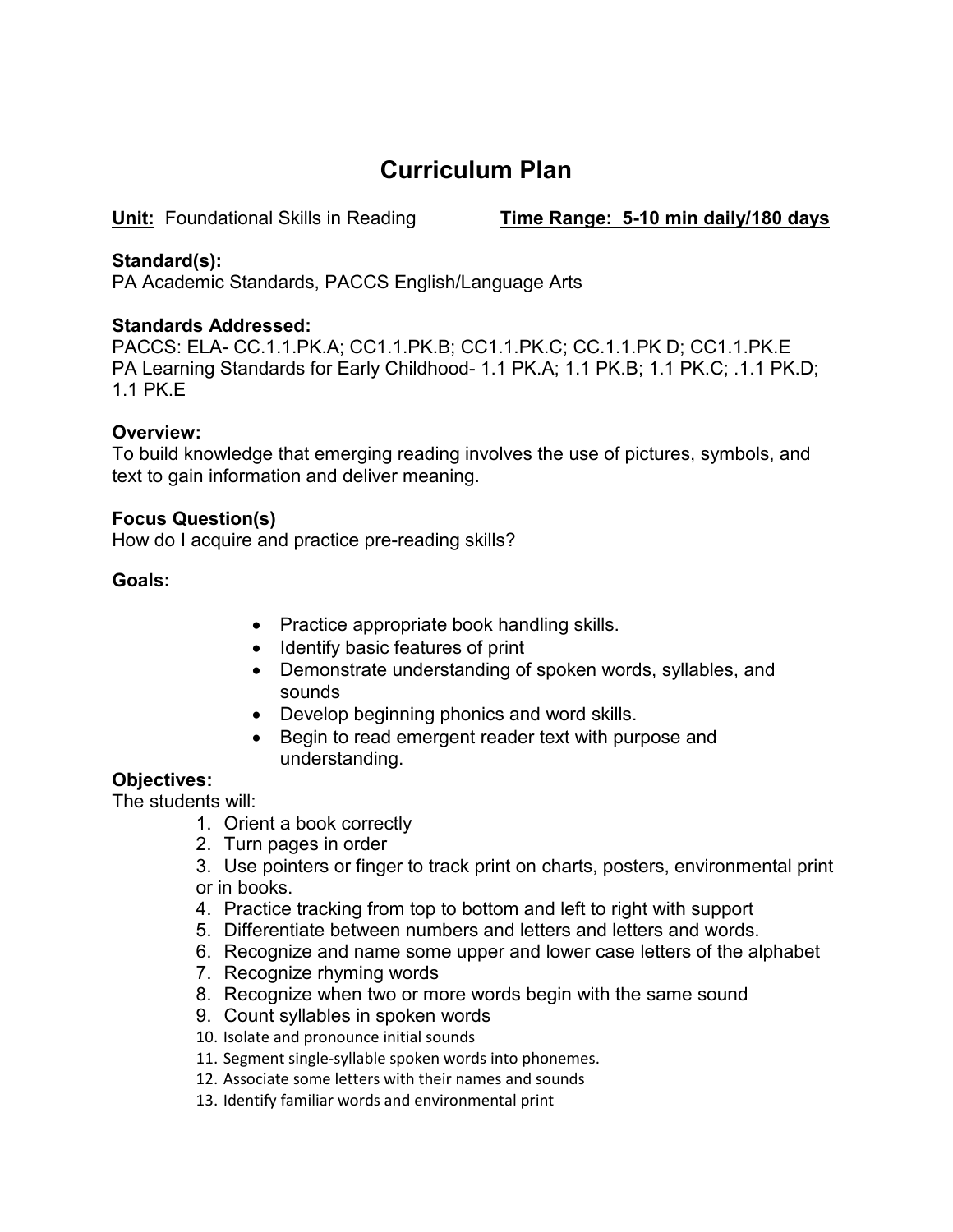14. Recite rhymes songs and familiar text while tracking with finger or pointer

15. Apply knowledge of letters, word and sounds to read simple sentences

16. Assemble letters to form words and words to form sentences and (pretend) to read the words or sentences back.

#### **Core Activities and Corresponding Instructional Methods:**

The teacher will:

- 1. Model correct book orientation
- 2. Model turning pages carefully and in order
- 3. Provide pointers and charts for children to practice tracking
- 4. Reinforce children moving from top to bottom and left to right when reading
- 5. Provide rich environmental print in the classroom
- 6. Provide a variety of materials for exploration of letters

7. Provide opportunities in group and learning centers for identifying letters, words, numbers and sentences.

8. Use print and digital-text materials for functional purposes.

9. Provide opportunities for children to experiment and play with the sounds that words make through rhymes, nonsense words, poems, music and chants.

10. Read books that contain rich-language

11. Provide opportunities for children to clap out the syllables of names or words.

- 12. Play rhyming and sound games
- 13. Provide materials for explorations of sounds
- 14. Provide charts and morning messages for children to read independently
- 15. Promote reading the room strategy

16. Create learning centers that focus on letters, sounds, words and creating simple sentences

- 17. Use print and digital text materials for functional purposes
- 18. Provide purposeful and playful exposure to a variety of printed materials.
- 19. Read and reread text daily.

20. Provide learning centers and a classroom library where learners can interact with emergent text.

21. Provide a variety of opportunities for children to engage in pre-reading

#### **Assessments**

**Diagnostic:** Teacher Observation

**Formative:** In-class observation; teacher observation and discussion

**Summative:** Checklists and portfolios, Teaching Gold Strategies

#### **Extensions:**

Beginning reading and writing programs

#### **Correctives:**

Direct one-to-one activities

Books on media

#### **Materials and Resources:**

Emergent Readers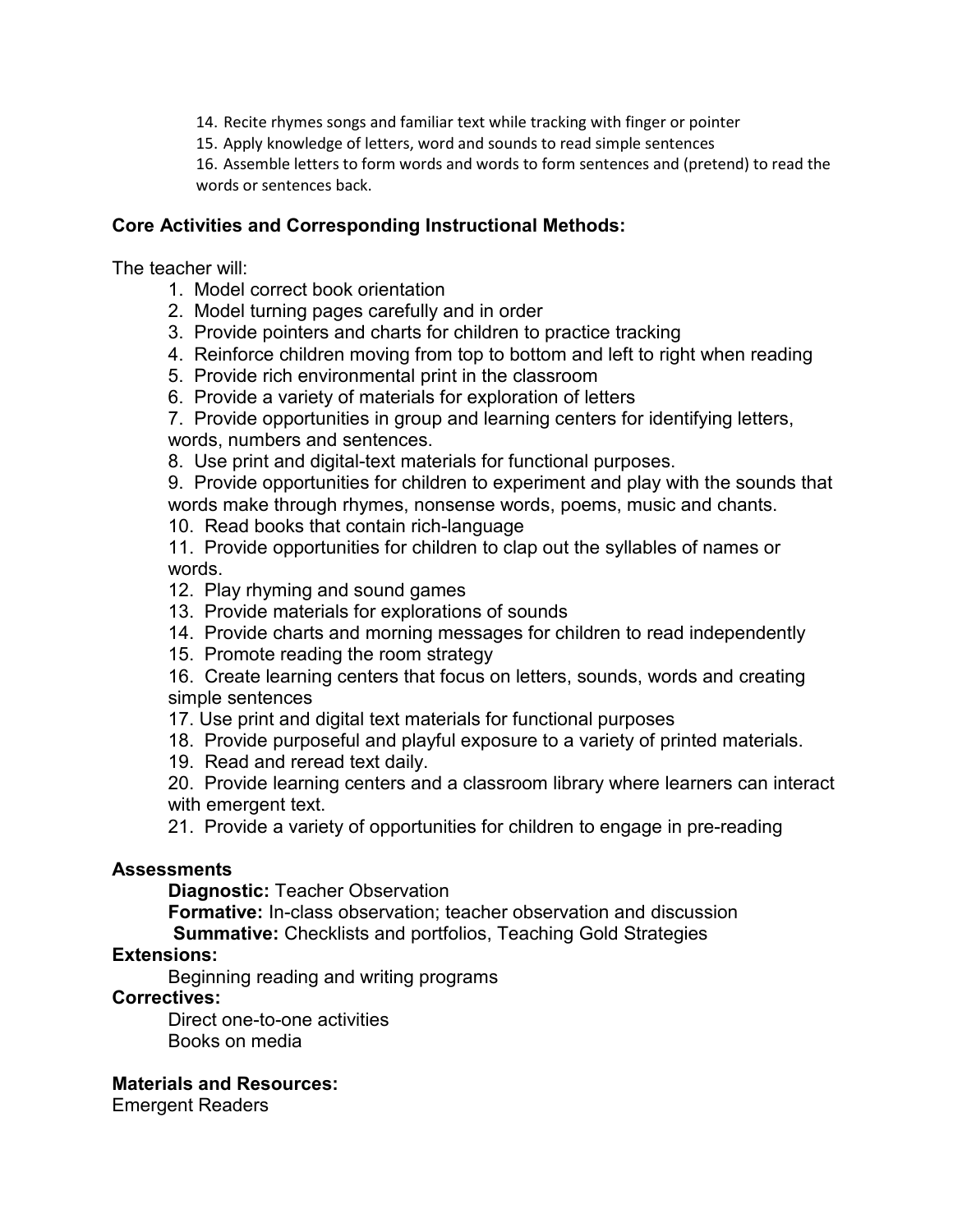Print awareness boxes Classroom library Books on media Environmental print signs, flash cards Picture word cards Flannel board sets Nursery rhymes Syllable cards Alphabet dice Letter tiles Letter stamps [Letter Sound Listening Games](http://www.prekinders.com/letter-sounds-listening-games/) [Letter Sound Picture Cards](http://www.prekinders.com/letter-sounds-printables/) Rhyming cards Rhyming Match Games Rhyming Dice Roll-N-Write games

Videos: [Fundations Letter cards](https://www.youtube.com/watch?v=2MMiie4vNwk) Jack Hartmann- [Workout to the letter sounds](https://www.youtube.com/watch?v=gi1dwHp1ppU) [Watch the letters get down](https://www.youtube.com/watch?v=VgDmGu7Pur8) [Phonics song 2](https://www.youtube.com/watch?v=VgDmGu7Pur8) [Sesame Street Usher ABC](https://www.youtube.com/watch?v=SWvBAQf7v8g) [Jack Hartmann letter A](https://www.youtube.com/watch?v=KGZFmW3uPJE) [See it Say it Sign it](https://www.youtube.com/watch?v=WP1blVh1ZQM&t=46s) [Letter Learning Sounds](https://www.youtube.com/watch?v=vwxNBQnhRrM)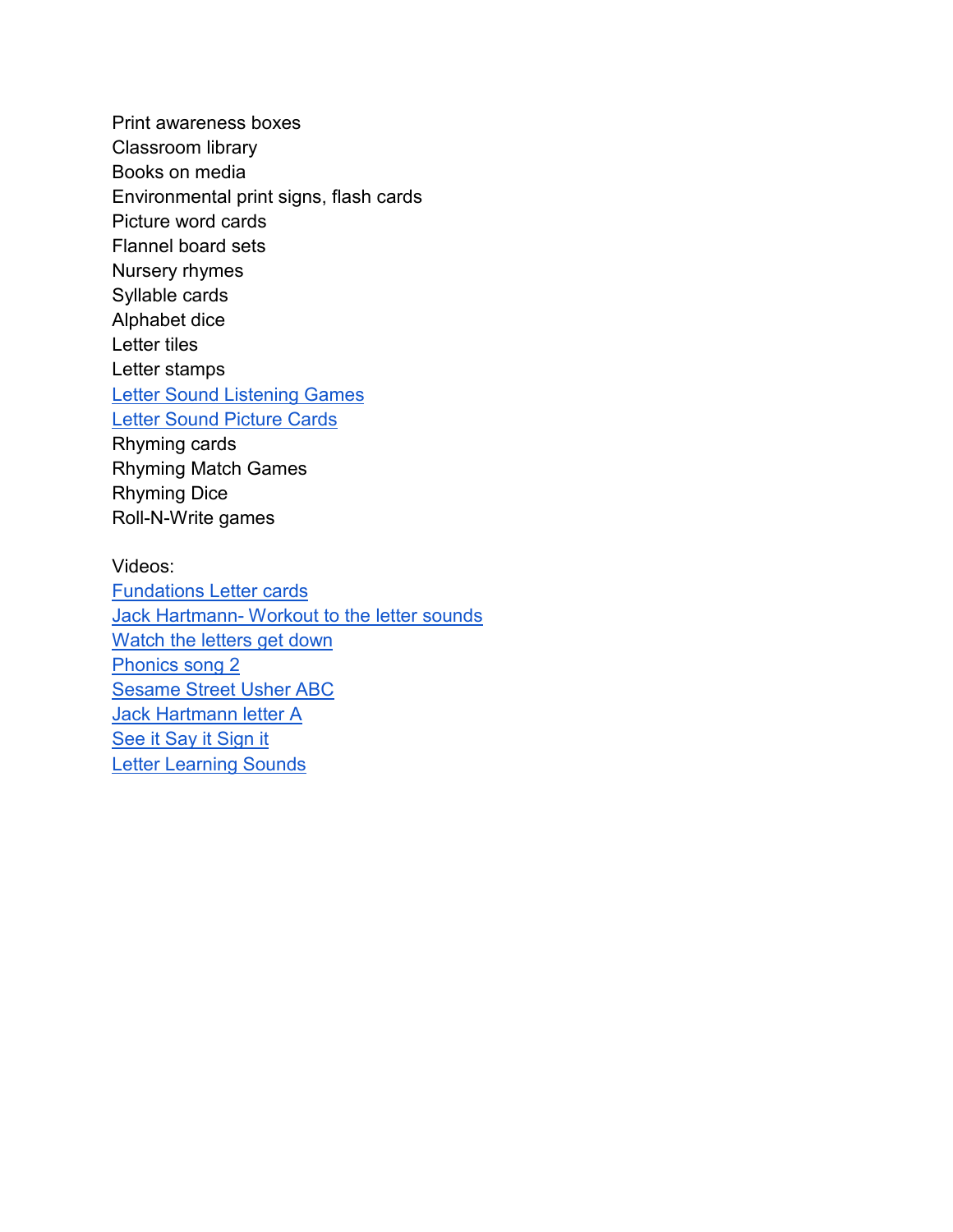## **UNIT: Reading Informational Text**

## **Big Idea # 1:**

Effective readers use appropriate strategies to construct meaning. Critical thinkers actively and skillfully interpret, analyze, evaluate, and synthesize information. An expanded vocabulary enhances one's ability to express ideas and information.

## **Essential Questions:**

● What is the text really about? How does interaction with the text promote thinking and response? Why learning new words? What strategies and resources does the learner use to figure out unknown vocabulary?

## **Concepts:**

- Key ideas and Details- main idea
- Key ideas and details- text analysis
- Key ideas and details-
- Craft and structure- text structure
- Craft and structure- vocabulary
- Integration of knowledge and ideas- diverse media
- Integration of knowledge and ideas- analysis across texts
- Vocabulary Acquisition and use
- Range of reading

## **Competencies:**

- With prompting and support, retell key details of text that support a provided main idea
- Answer questions about text
- With prompting and support, make connections between information in a text and personal experience
- Identify a front cover, back cover, title page of a book
- With prompting and support, answer questions about unfamiliar words read aloud from a text
- With prompting and support, answer questions to connect illustrations to the written word
- With prompting and support, identify basic similarities and differences between two texts read aloud on the same topic
- Use new vocabulary and phrases acquired in conversations and being read to
- With prompting and support, clarify unknown words or phrases read aloud
- With prompting and support, actively engage in group reading activities with purpose and understanding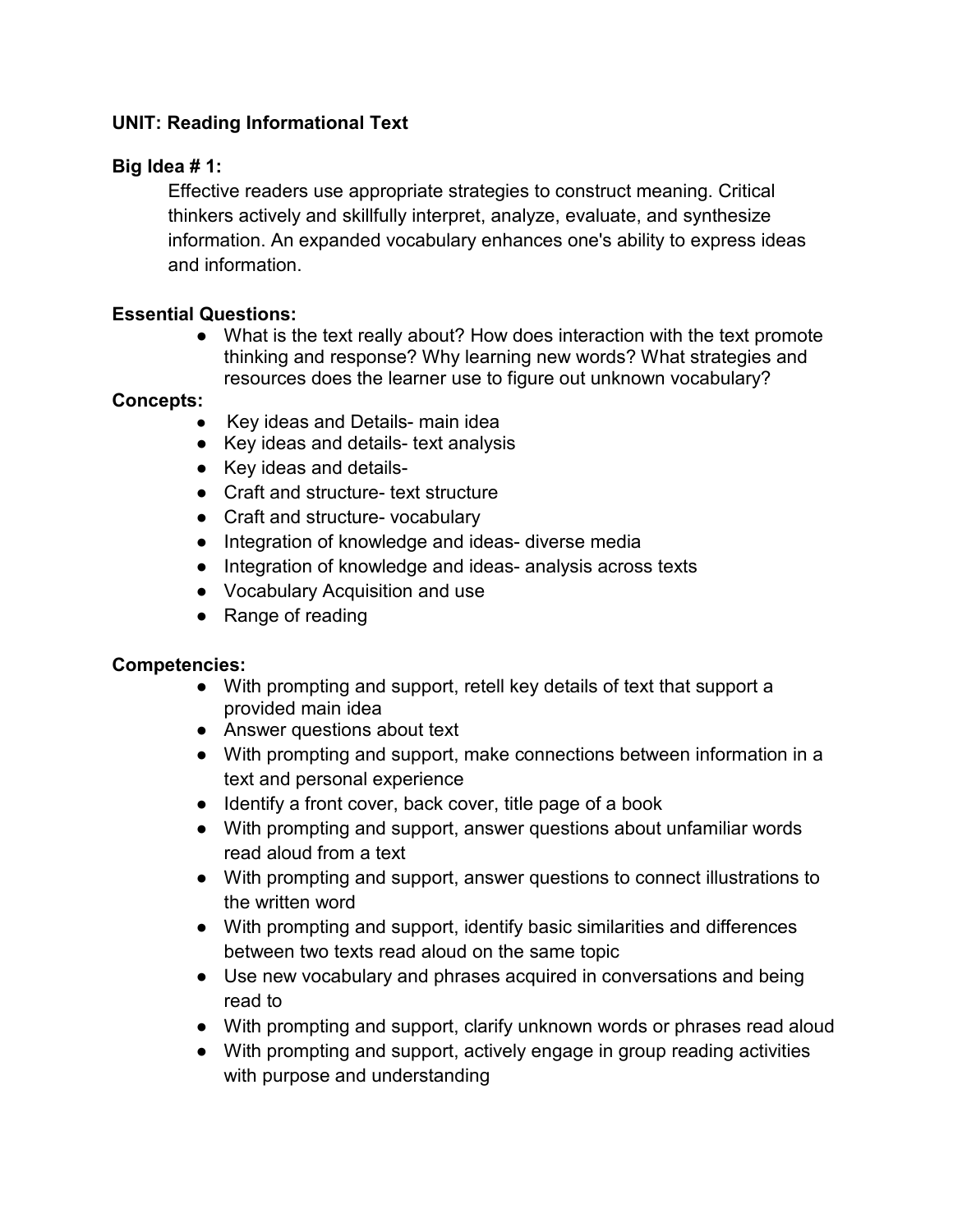# **Curriculum Plan**

**Unit:** Reading Informational Text **Time Range in Days:** 20-40 min daily/180 days

## **Standard(s):**

PA Academic Standards, PACCS English/Language Arts

## **Standards Addressed:**

PACCS: ELA- CC.1.2.PK.A; CC1.2.PK.B; CC1.2.PK.C; CC1.2.PK.E; CC1.2.PK.F; CC1.2.PK.G; CC1.2.PK.I; CC1.2.PK.J; CC1.2.PK.K; CC1.2.PK.L PA Learning Standards for Early Childhood- 1.2 PK.A; 1.2 PK.B; 1.2 PK.C; .1.2 PK.E; 1.2 PK.F;1.2 PK G; 1.2 PK I; 1.2 PK.J; 1.2 PK.K; 1.2 PK. L

## **Overview:**

To build knowledge that effective readers use appropriate strategies to construct meaning.

To build knowledge that critical thinkers actively and skillfully interpret, analyze, evaluate and synthesize information

To help students to understand that an expanded vocabulary enhances one's ability to express ideas and information.

## **Focus Question(s)**

What is the text really about?

How does interaction with the text promote thinking and response?

Why learn new words?

What strategies and resources does the learner use to figure out unknown vocabulary?

## **Goals:**

- With prompting and support, retell key details of text that support a provided main idea
- Answer questions about a text.
- With prompting and support, make connections between information in a text and personal experience
- Identify the front cover, back cover and title page of a book.
- With prompting and support, answer questions about unfamiliar words read aloud from a text.
- With prompting and support, answer questions to connect illustrations to the written word.
- With prompting and support, answer questions identify basic similarities and differences between two texts read aloud on the same topic.
- Use new vocabulary and phrases acquired in conversations and being read to.
- With prompting and support, clarify unknown words or phrases read aloud.
- With prompting and support, actively engage in group reading activities with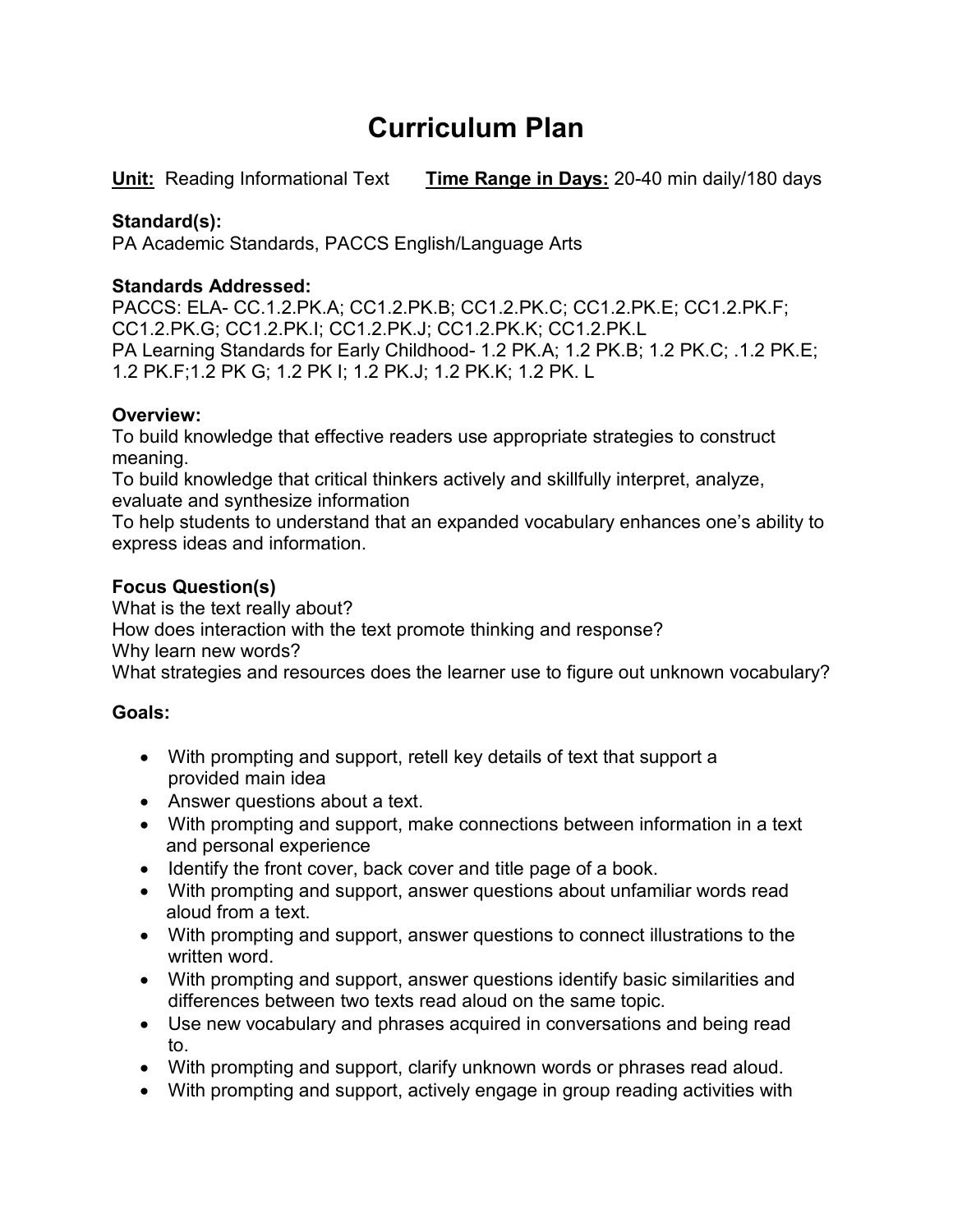purpose and understanding.

• With prompting and support, actively engage in group reading activities with purpose and understanding.

## **Objectives:**

The students will:

- 1. Know that details of a text can be used to support a main idea or a topic.
- 2. Provide relevant details from a text that support a provided main idea.
- 3. Use specific details from the text to answer questions
- 4. Answer "who" or "what" the text is about.
- 5. Answer "how" and/or "why" questions using specifics from the text.
- 6. Share personal experience and prior knowledge that is relevant to the text.
- 7. Contribute relevant information to a KWL chart
- 8. Choose text based on personal interests and experiences.
- 9. Relate that texts are organized in a predictable format
- 10. Identify the title page of a book
- 11. Identify the front cover of a book
- 12. Identify the back cover of a book.
- 13. Participate in discussions about unfamiliar words
- 14. Connect prior understandings to unfamiliar words
- 15. Retell a simple sequence in a story using picture support
- 16. Match pictures to ideas, objects, or steps in a sequence
- 17. Describe pictures in a text in detail to answer specific questions about the text.
- 18. Recognize that texts have similar components that can be compared and contrasted
- 19. Participate in strategies that provide opportunities to compare and contrast texts and/or components of texts
- 20. Talk about pictures using new vocabulary words or phrases.
- 21. Use new vocabulary in the context of dramatic play, daily routines, and classroom conversations
- 22. Begin to use new vocabulary when asking questions or describing situations or objects.
- 23. Recognize words or phrases that are unfamiliar to them
- 24. Ask "What does that mean?"
- 25. Talk about connections between familiar and unfamiliar words or phrases that mean similar things.
- 26. Ask and answer questions about text being read aloud
- 27. Share relevant prior knowledge about text being read aloud
- 28. Respond to and build on comments from other children
- 29. Use ideas gained in group reading activities in other daily routines, learning centers, and activities.

## **Core Activities and Corresponding Instructional Methods**:

The teacher will:

1. Read a variety of informational text.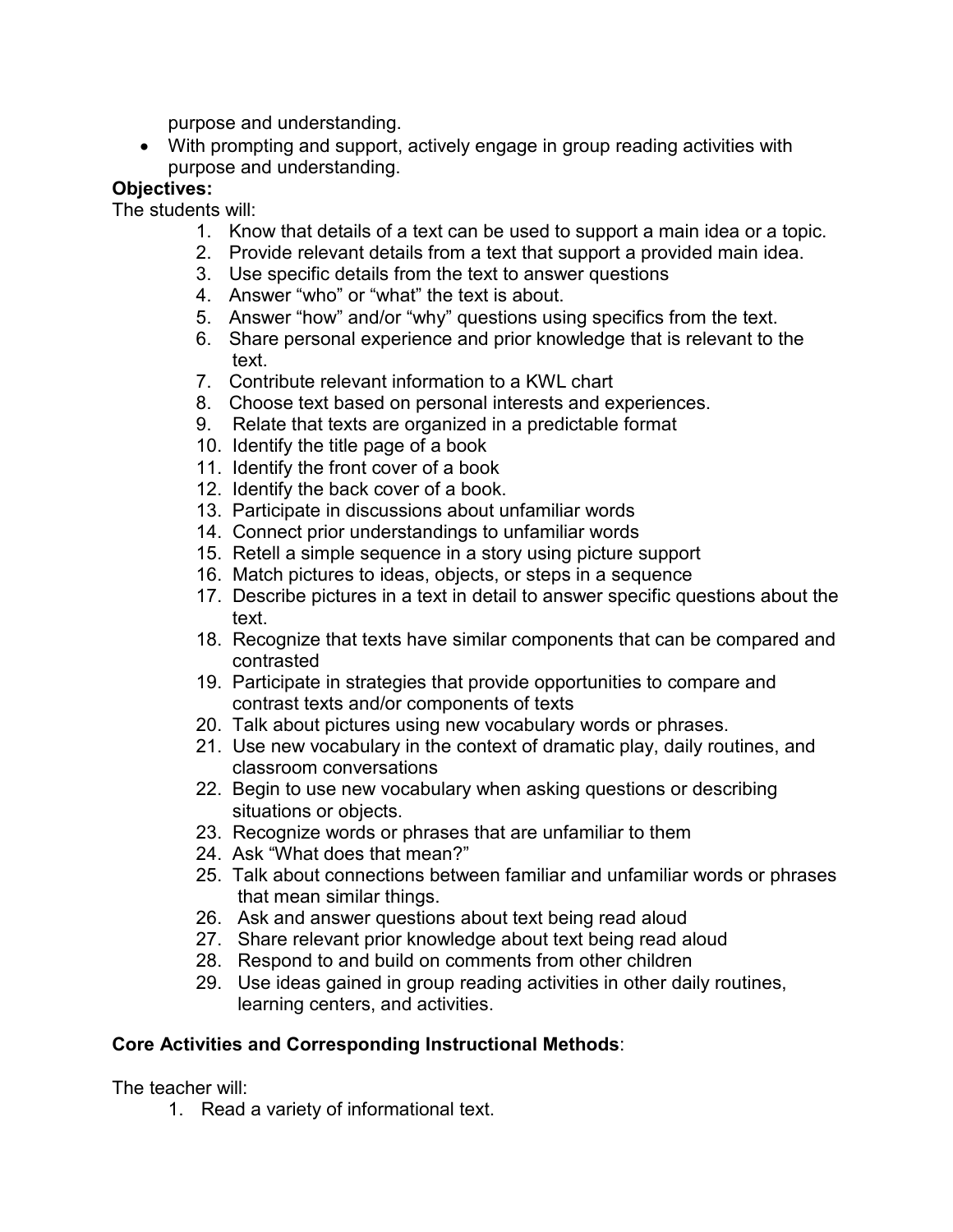- 2. Before reading a text, provide a main idea to set the stage for reading
- 3. Point out details which support the main idea while reading the text.
- 4. Discuss how text detail supports a main idea after reading a text.
- 5. Provide purposeful and playful exposure to a variety of informational text.
- 6. Ask children to identify facts from text.
- 7. Ask "who," "what," "how" and "why" questions.
- 8. Provide verbal prompts and picture cues to assist in recall.
- 9. Provide learning centers and a classroom library where learners can interact independently with emergent reader text.
- 10. Ask children how a text relates to their family, home or school
- 11. Model connecting a text to your own personal experiences
- 12. Provide opportunities to complete KWL charts on various topics
- 13. Identify and discuss the front cover, back cover and title page of a book.
- 14. Ask children to identify the front cover, back cover, and title page of a book.
- 15. Introduce vocabulary in the context of topics when using a variety of informational text
- 16. Model own connections to new vocabulary
- 17. Model how to use picture cues can help one determine the meaning of new words.
- 18. Provide various experiences for children to engage with picture/text connections
- 19. Model how to attach words to illustrations
- 20. Provide opportunities to practice sequencing
- 21. Provide opportunities to engage with a variety of text on the same topic
- 22. Ask questions regarding similarities and differences after reading two or more texts on the same topic
- 23. Introduce strategies using concrete materials to compare and contrast texts and components of texts in teacher-led, small group and individual activities.
- 24. Encourage children to use new vocabulary words or phrases when discussing pictures or real objects.
- 25. Provide learning centers for children to engage with words and pictures
- 26. Model use of newly learned words or phrases
- 27. Support and acknowledge children's use of new words or phrases
- 28. Introduce vocabulary in the context of topics when using a variety of informational text
- 29. Scaffold the definition of words when introducing a new topic, being certain to provide several examples that help to demonstrate the meaning
- 30. Encourage children to listen for new words within the context of the text.
- 31. Introduce vocabulary in the context of topics when using a variety of informational text
- 32. Provide concrete materials in learning centers to assist children in connecting prior knowledge to new words and phrases.
- 33. Respond with interest and support when children seek clarification of a word or phrase
- 34. Read to children daily in large groups, small groups, and individually.
- 35. Uses strategies prior to reading to involve children in the text being read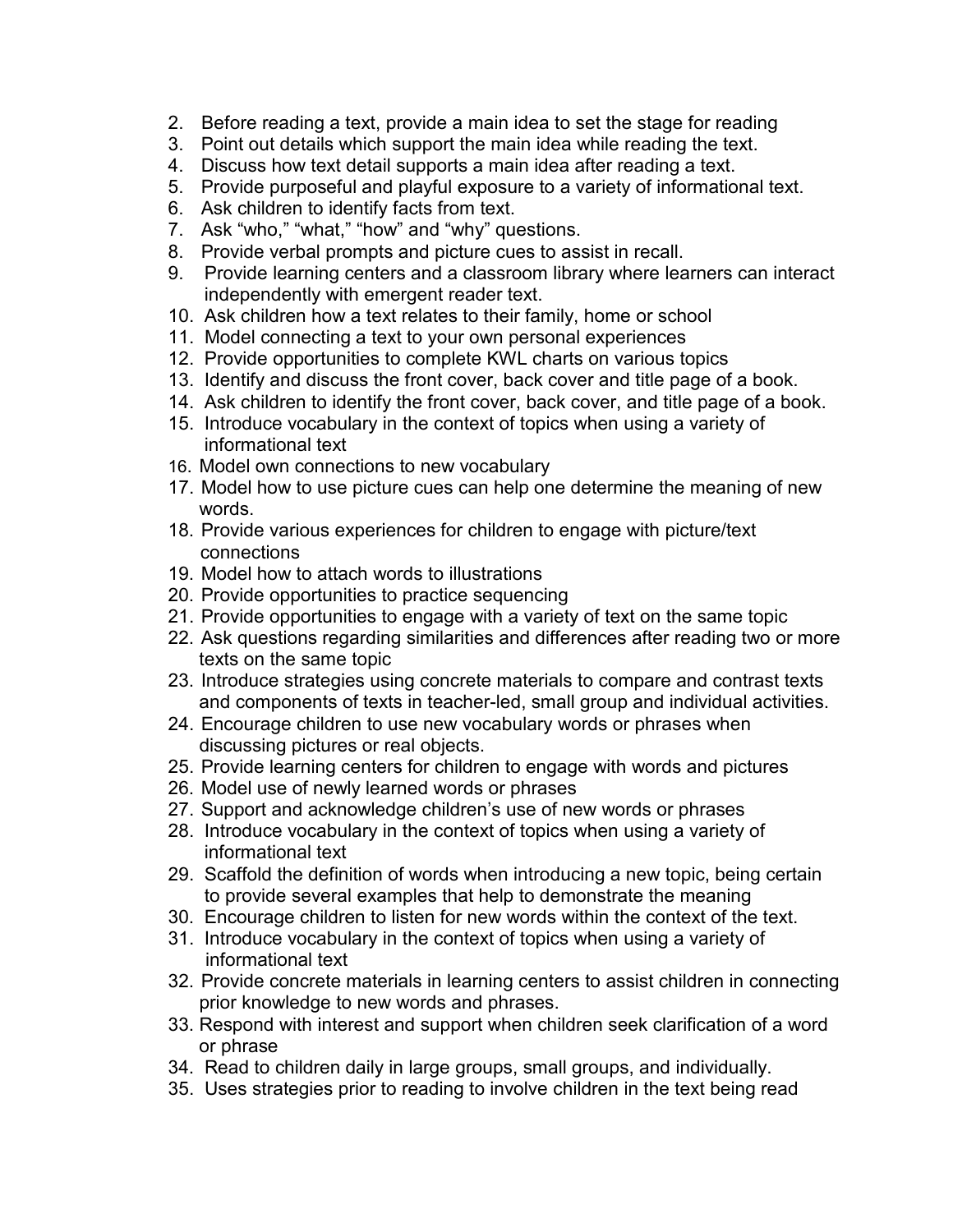- 36. Attend to children's questions and comments during reading
- 37. Provide learning center materials and activities that extend the ideas explored in group reading activity.

#### **Assessments:**

**Diagnostic:** Teacher Observation **Formative**: In-class observation; teacher observation and discussion **Summative:** Checklists and portfolios, Teaching Gold Strategies

#### **Extensions:**

Beginning reading and writing programs

#### **Correctives:**

Direct one-to-one activities Books on media

#### **Materials and Resources:**

**Books Charts** Word cards **[Sequencing](http://prekinders.com/2008/04/sequencing/)** Flannel boards [Printable Emergent Readers](http://www.prekinders.com/emergent-readers/) **[Pre-K Literacy Activities](http://www.pinterest.com/search/pins/?q=pre%20k%20literacy%20activities&rs=ac&len=8)** 

Videos:

Use YouTube to find stories on topics you do not have books for [Alphatales-](https://www.youtube.com/watch?v=aV7aS_YBWEs) Here's A, find the rest on YouTube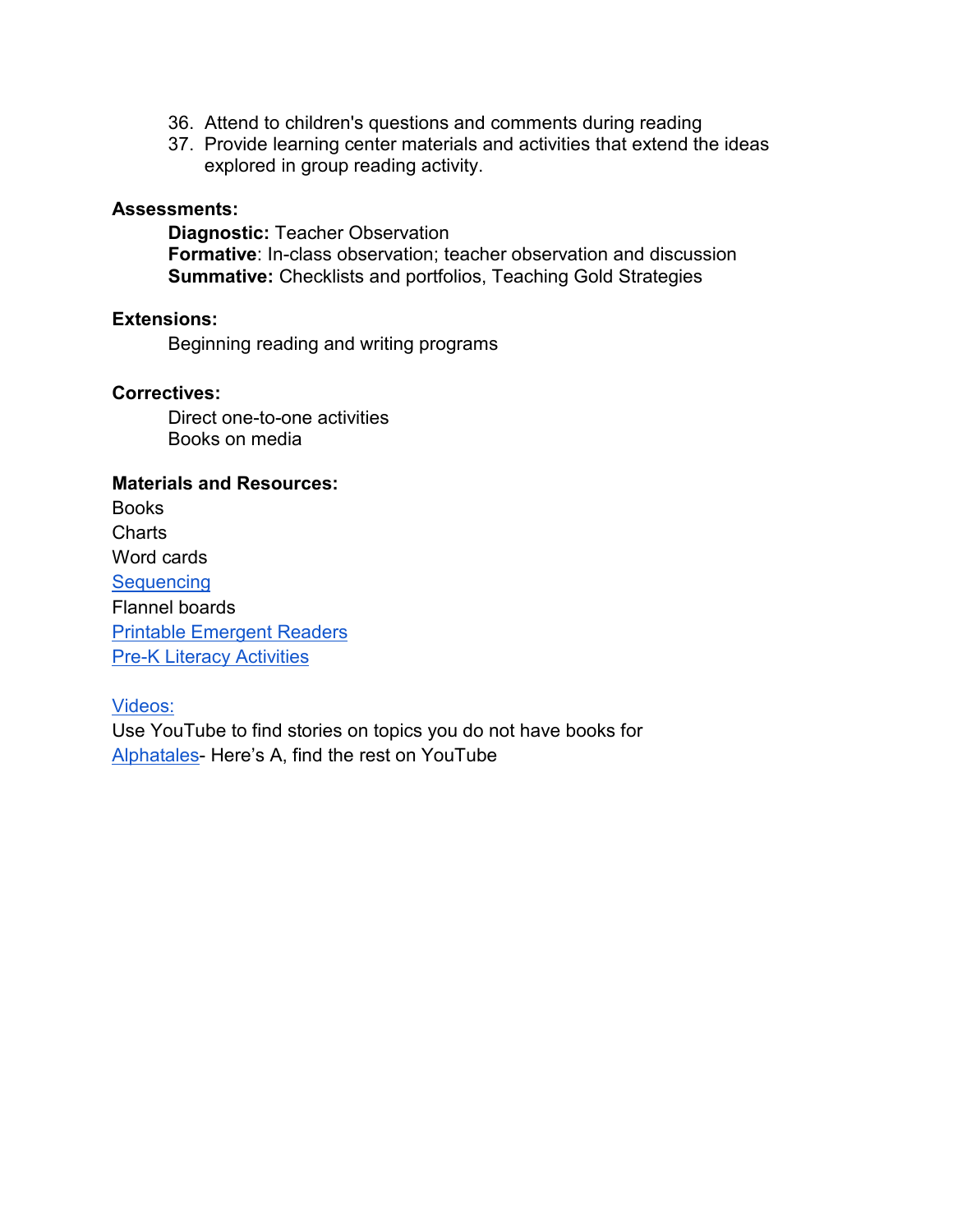## **UNIT 1.3: Reading Literature**

## **Big Ideas:**

Effective readers use appropriate strategies to construct meaning. Critical thinkers actively and skillfully interpret, analyze, evaluate, and synthesize information. An expanded vocabulary enhances one's ability to express ideas and information.

## **Essential Questions:**

• What is the text really about? How does interaction with the text promote thinking and response? Why learning new words? What strategies and resources does the learner use to figure out unknown vocabulary?

## **Concepts:**

- Key Ideas and details-theme
- Key ideas and details- text analysis
- Key ideas and details -literary elements
- Craft and structure- point of view
- Craft and structure- text structure
- Craft and structure- vocabulary
- Integration of knowledge and ideas- source of information
- Integration of knowledge and ideas- text analysis
- Vocabulary acquisition and use- strategies
- Vocabulary acquisition and use
- Range of reading

#### **Competencies:**

- With prompting and support, retell a familiar story in a sequence with picture support
- Answer questions about a particular story
- With prompting and support answer questions to identify characters, settings, and major events in a story
- With prompting and support, name the author and illustrator of a story
- With prompting and support, recognize common types of texts
- Answer questions about unfamiliar words read aloud from a story
- Describe pictures in books using detail
- Answer questions to compare and contrast the adventures and experiences of characters in familiar stories
- With prompting and support, clarify unknown words or phrases read aloud
- Use new vocabulary and phrases acquired in conversations and being read to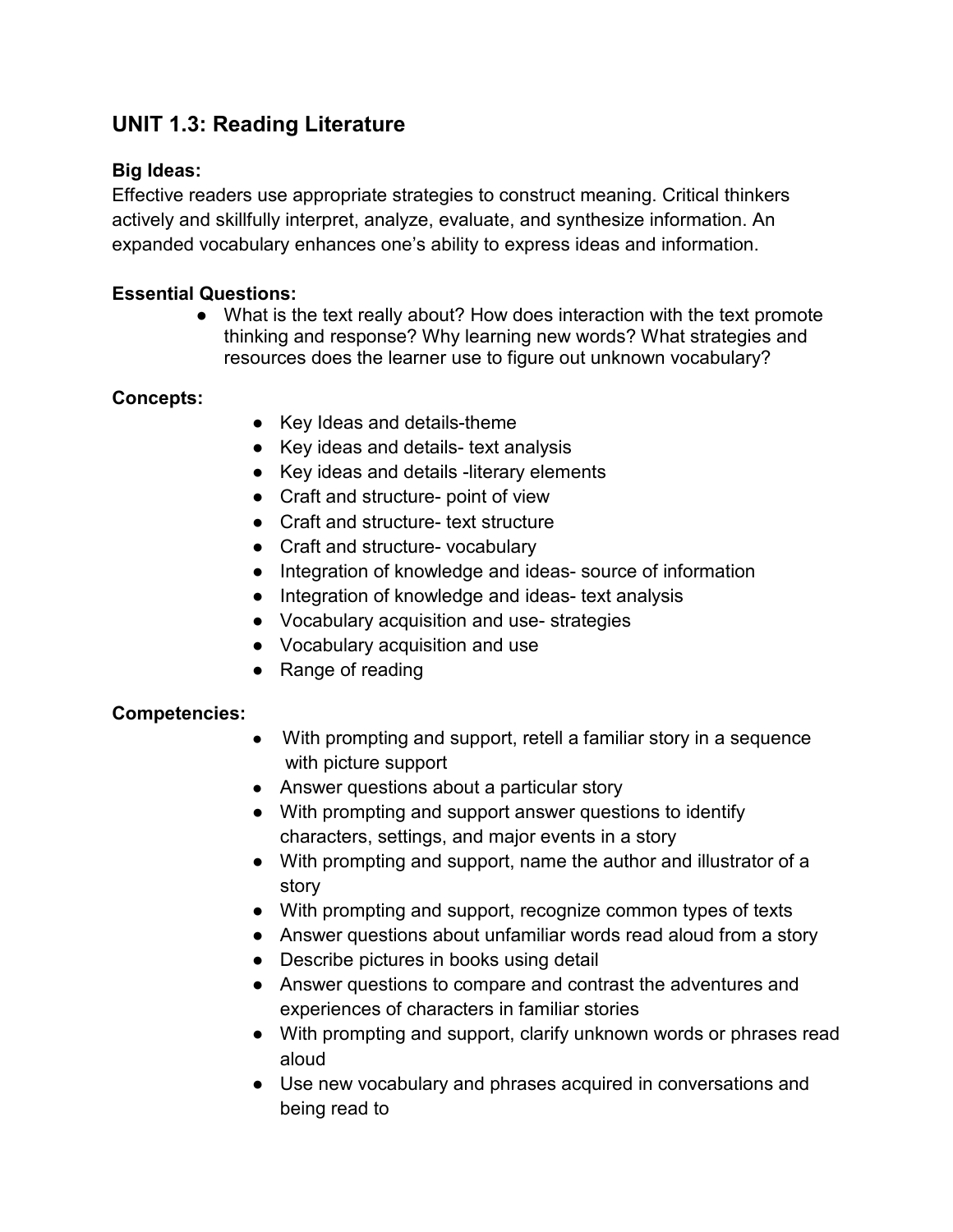● With prompting and support actively engage in group reading activities with purpose and understanding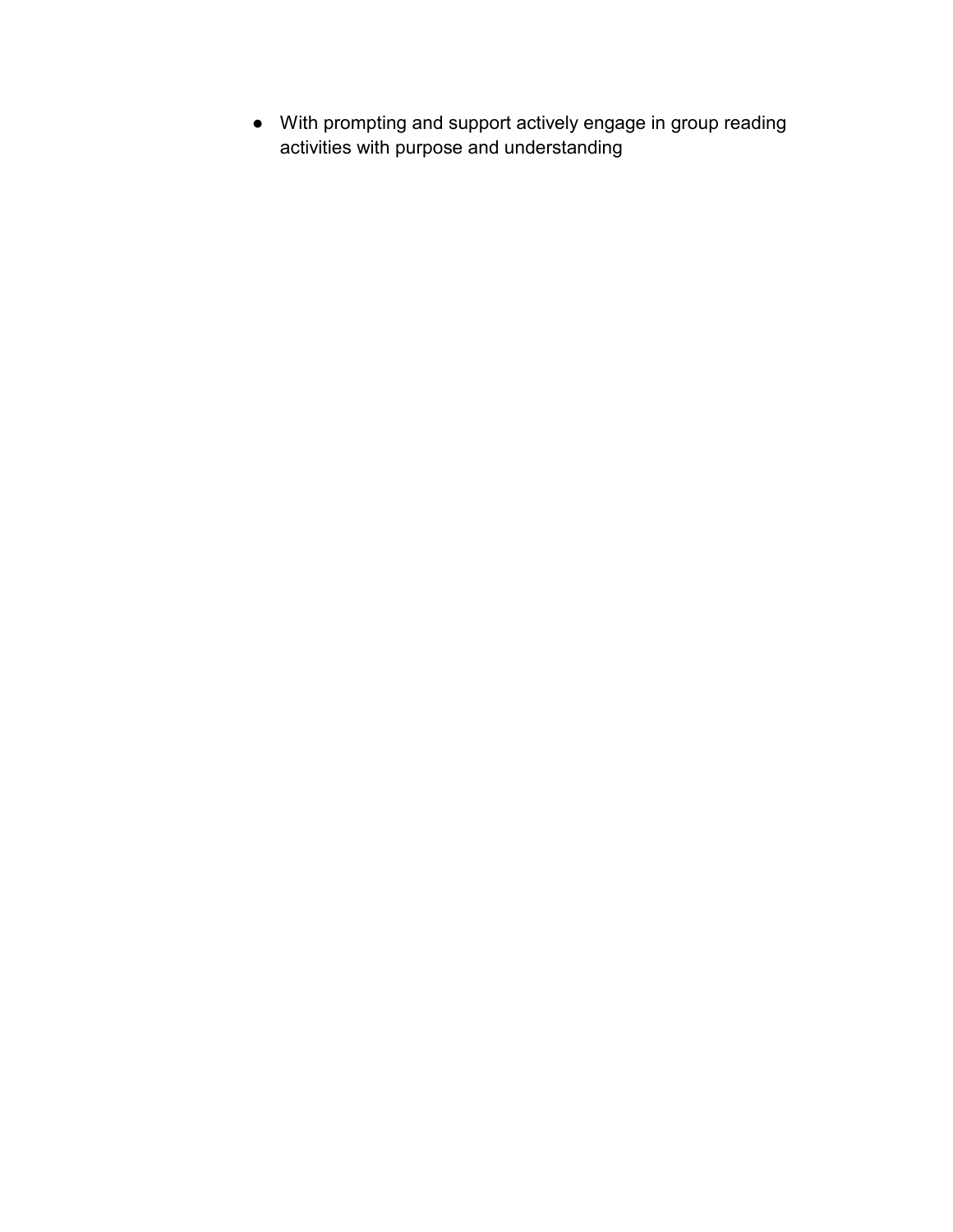# **Curriculum Plan**

**Unit:** Reading Literature **Time Range in Days:** 20-40 min/180 days a year

## **Standard(s):**

PA Academic Standards, PACCS English/Language Arts

## **Standards Addressed:**

PACCS: ELA- CC.1.3.PK.A; CC1.3.PK.B; CC1.3.PK.C; CC1.3.PK.D; CC1.3.PK.E; CC1.3.PK.F; CC1.3.PK.G; CC1.3.PK.H; CC1.3.PK I; CC1.3.PK.J; CC1.3.PK.K

PA Learning Standards for Early Childhood- 1.3 PK.A; 1.3 PK.B; 1.3 PK.C; 1.3 PK.D; 1.3 PK.E; 1.3 PK.F; 1.3 PK G; 1.3 PK.H; 1.3 PK. I; 1.3 PK.J; 1.3 PK.K

## **Overview:**

- To build knowledge that effective readers use appropriate strategies to construct meaning.
- To build knowledge that critical thinkers actively and skillfully interpret, analyze, evaluate and synthesize information
- To help students to understand that an expanded vocabulary enhances one's ability to express ideas and information.

## **Focus Question(s)**

- What is the text really about?
- How does interaction with the text promote thinking and response?
- Why learn new words?
- What strategies and resources does the learner use to figure out unknown vocabulary?

## **Goals:**

- With prompting and support, retell a familiar story in a sequence with picture support.
- Answer questions about a particular story (who, what, how, when, and where).
- With prompting and support, answer questions to identify characters, settings, and major events in a story.
- With prompting and support, name the author and illustrator of a story.
- With prompting and support, recognize common types of text.
- Answer questions about unfamiliar words read aloud from a story.
- Describe pictures in books using detail.
- Answer questions to compare and contrast the adventures and experiences of characters in familiar stories
- With prompting and support, clarify unknown words or phrases read aloud.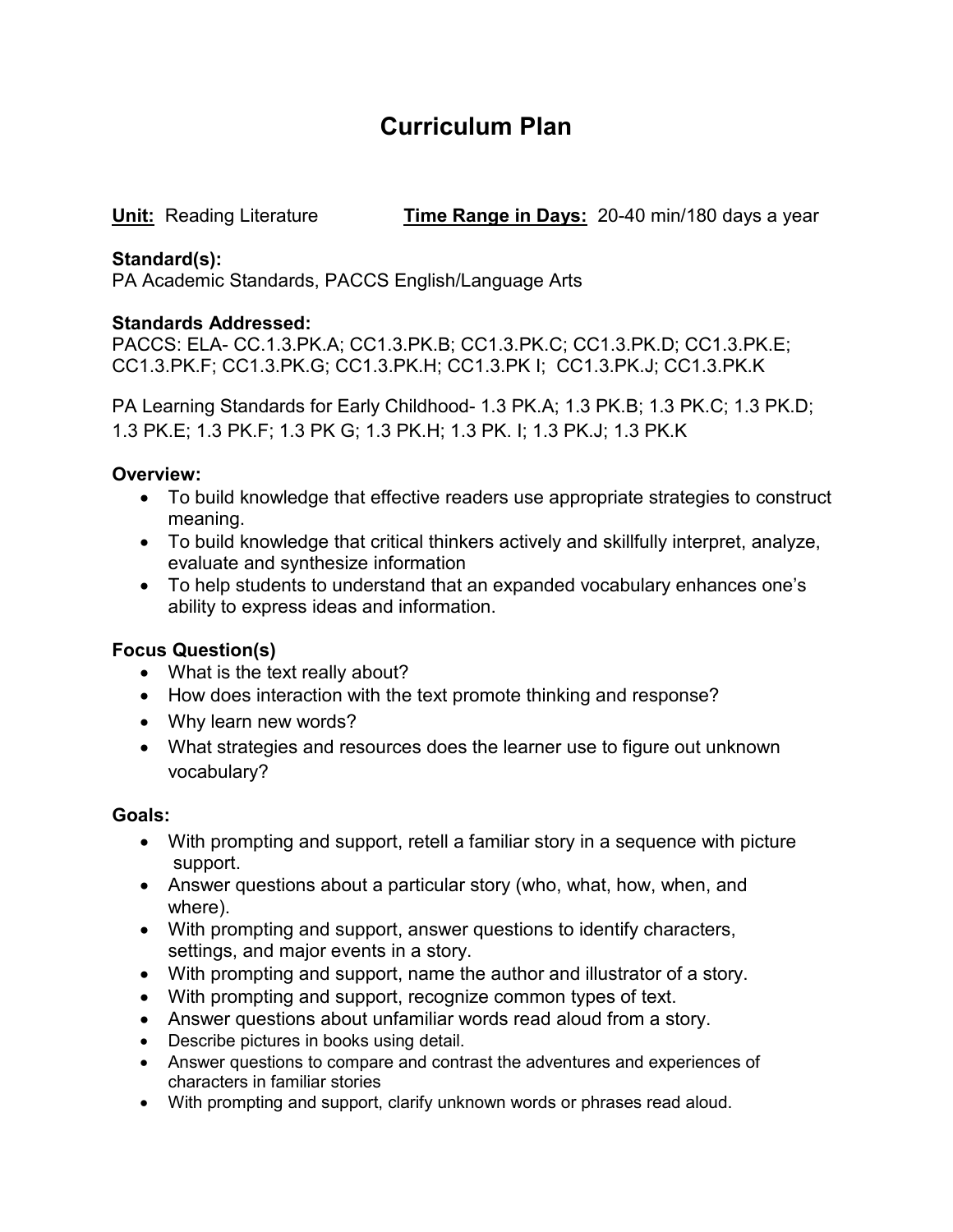## **Objectives:**

The students will:

- 1. Retell a story in sequential order using various materials
- 2. Use specific details from the story to answer questions<br>3. Demonstrate understanding that "setting" is where a sto
- 3. Demonstrate understanding that "setting" is where a story takes place
- 4. Demonstrate understanding that "characters" are people or animals who have a role in the story<br>5. Respond to questions a
- 5. Respond to questions and prompts about characters, settings and events during a read aloud
- 6. Understand that an author writes the story
- 7. Understand that the illustrator draws the pictures
- 8. Understand that different types of texts are used for different purposes
- 9. Understand that a storybook has characters, setting, and actions associated with words and, most often, illustrations
- 10. Understand that a poem consists of words arranged in patterns of sound (e.g. rhyming words, alliteration)
- 11. Tell if a text is storybook or poem
- 12. Differentiate between real and make-believe
- 13. Participate in discussions about unfamiliar words
- 14. Connect prior understandings to unfamiliar words
- 15. Attach action and descriptive words to illustrations
- 16. Understand that characters within the same story or characters from different stories can be compared and contrasted
- 17. Participate in strategies that provide opportunities to compare and contrast the experiences of characters (e.g. Venn diagrams, T-charts, dramatic play) that are unfamiliar to them
- 18. Recognize words or phrases that are unfamiliar to them
- 19. Ask "What does it mean?"
- 20. Talk about connections between familiar and unfamiliar words or phrases that mean similar things
- 21. Talk about pictures using new vocabulary words or phrases
- 22. Use new vocabulary in the context of dramatic play, daily routines and classroom conversations
- 23. Begin to use new vocabulary when asking questions or describing situations or objects
- 24. Ask and answer questions about story or poem being read aloud
- 25. Share relevant prior knowledge about text being read aloud
- 26. Respond to and build on comments from other children
- 27. Use ideas gained in group reading activities in other daily routines, learning centers,and activities

## **Core Activities and Corresponding Instructional Methods**:

The teacher will:

- 1. Provide opportunities to practice sequencing using pictures, flannel boards, dramatic play
- 2. Engage with children using digital media to reinforce sequencing skills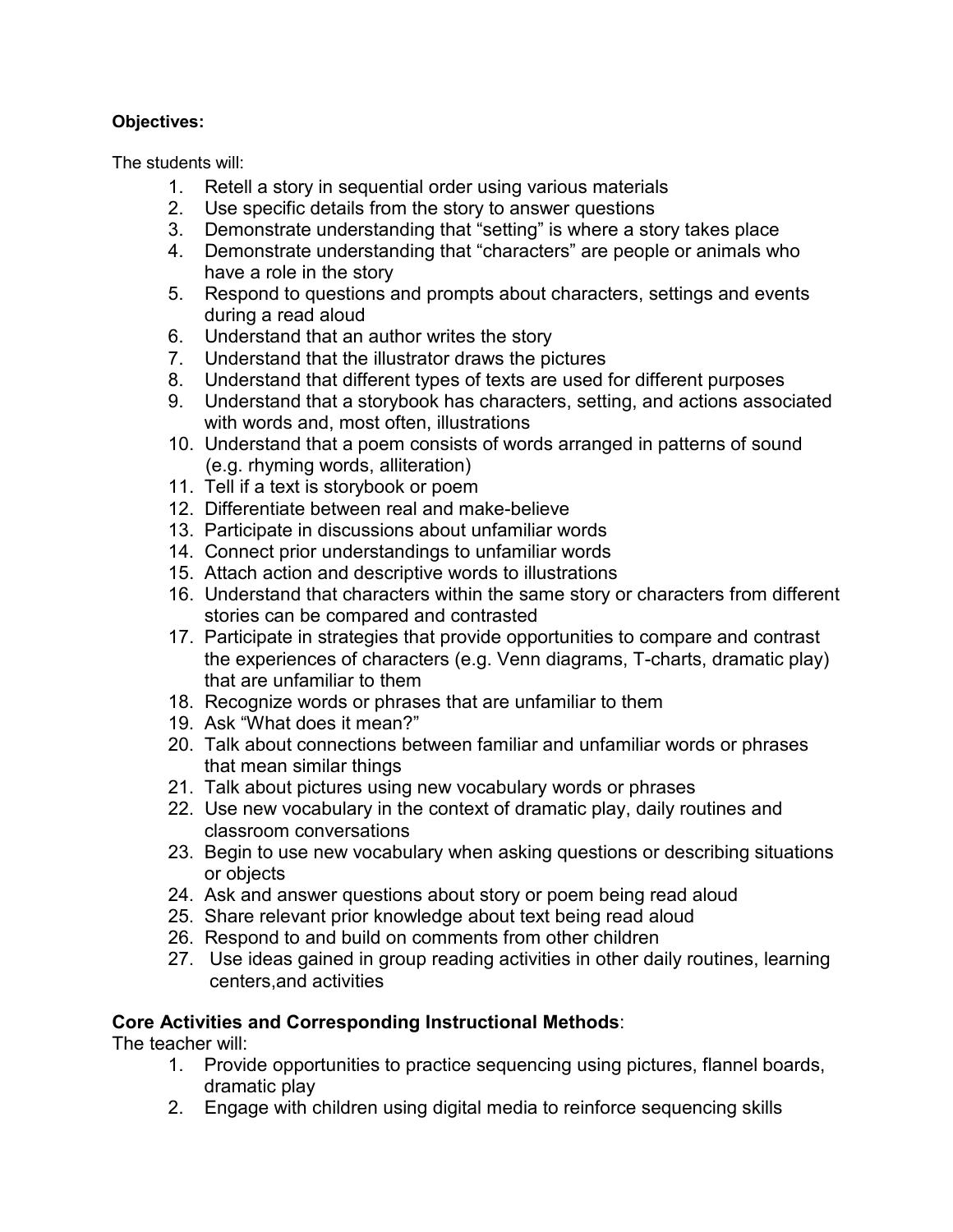- 3. Ask questions that support the use of sequencing
- 4. Provide purposeful and playful exposure to a variety of fictional texts (e.g. fables, folklore, fairy tales, nursery rhymes, tall tales, dramas, poetry, picture books, story books)
- 5. Ask "who", "what", "how", "when" and "where" questions
- 6. Provide verbal prompts and picture cues to assist in recall
- 7. Explicitly use the term "character" along with verbal or visual prompts (e.g. "Who is this story about?") when asking questions about a text
- 8. Explicitly use the term "setting" along with verbal or visual prompts
- 9. Explicitly use the terms "author" and "illustrator" along with their definitions
- 10. Credit children as "author" and "illustrator" of their own works (drawings and dictations)
- 11. Provide purposeful and playful exposure to a variety of texts (e.g. fables, folklore, fairy tales, nursery rhymes, tall tales, dramas, poetry, picture books, story books, non-fiction text, recipes, web pages, menus, phone books, maps)
- 12. Use printed materials for functional purposes, including entertainment and enjoyment
- 13. Explicitly use the labels for different genres ("storybook", "poem", "fiction", and "non-fiction")
- 14. Introduce vocabulary in the context of topics when using storybooks, finger plays, songs, or poems
- 15. Model own connections to new vocabulary
- 16. Model how use of picture cues can help one determine the meaning of new words
- 17. Provide purposeful and playful exposure to a variety of fictional texts (e.g. fables, folklore, fairy tales, nursery rhymes, tall tales, dramas, poetry, picture books, story books)
- 18. Ask questions regarding similarities and differences between the experiences of characters
- 19. Introduce strategies (e.g. Venn diagrams, T-charts) using concrete materials (e.g. hula hoops, string) to compare and contrast texts and components of texts in teacher-led, small group and individual activities
- 20. Model how to attach action and descriptive words to illustrations
- 21. Ask questions about pictures in books
- 22. Introduce vocabulary in the context of topics when using a variety of fictional texts (e.g. fables, folklore, fairy tales, nursery rhymes, tall tales, dramas, poetry, picture books, story books)
- 23. Provide concrete materials in learning centers to assist children in connecting prior knowledge to new words or phrases
- 24. Respond with interest and support when children seek clarification of a word or phrase
- 25. Encourage children to use new vocabulary words or phrases when discussing pictures or real objects
- 26. Provide learning centers for children to engage with words and pictures
- 27. Model use of newly learned words or phrases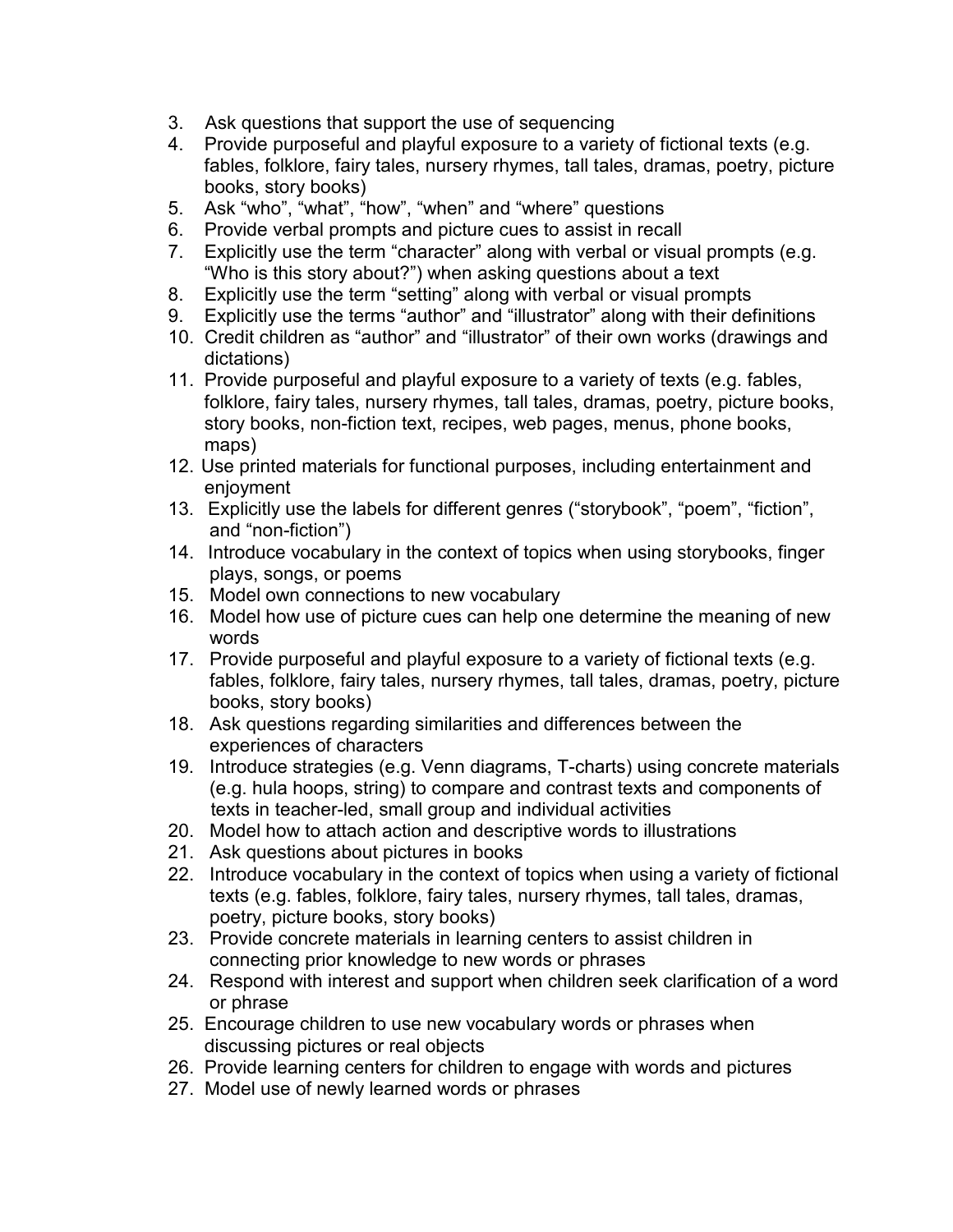- 28. Support and acknowledge children's use of new words or phrases
- 29. Introduce vocabulary in the context of topics when using a variety of fictional text (e.g. fables, folklore, fairy tales, nursery rhymes, tall tales, dramas, poetry, picture books, story books)
- 30. Explicitly introduce Tier II vocabulary words
- 31. Scaffold the definition of words when introducing them before a story, being certain to provide several examples that help to demonstrate the meaning.
- 32. Encourage children to listen for new vocabulary words within the context of the story
- 33. Read to children daily in large groups, small groups, and individually
- 34. Use strategies prior to reading to involve children in the story or poem being read (e.g. predict what story will be about using front cover and/or illustrations, picture walk)
- 35. Attend to children's questions and comments during reading
- 36. Ask questions about story or poem during reading
- 37. Provide learning center materials and activities that extend the ideas explored in group reading activity (these opportunities can be planned or emergent)

#### **Assessments:**

**Diagnostic:** Teacher Observation

**Formative**: In-class observation; teacher observation and discussion **Summative:** Checklists and portfolios, Teaching Gold Strategies

#### **Extensions:**

Beginning reading and writing programs

#### **Correctives:**

Direct one-to-one activities

#### **Materials and Resources:**

 Flannel Boards Digital Media Sequencing cards/games Venn diagrams Poems **Books Library** Literacy file folders Picture cards Word walls **Menus** Phone books Recipe cards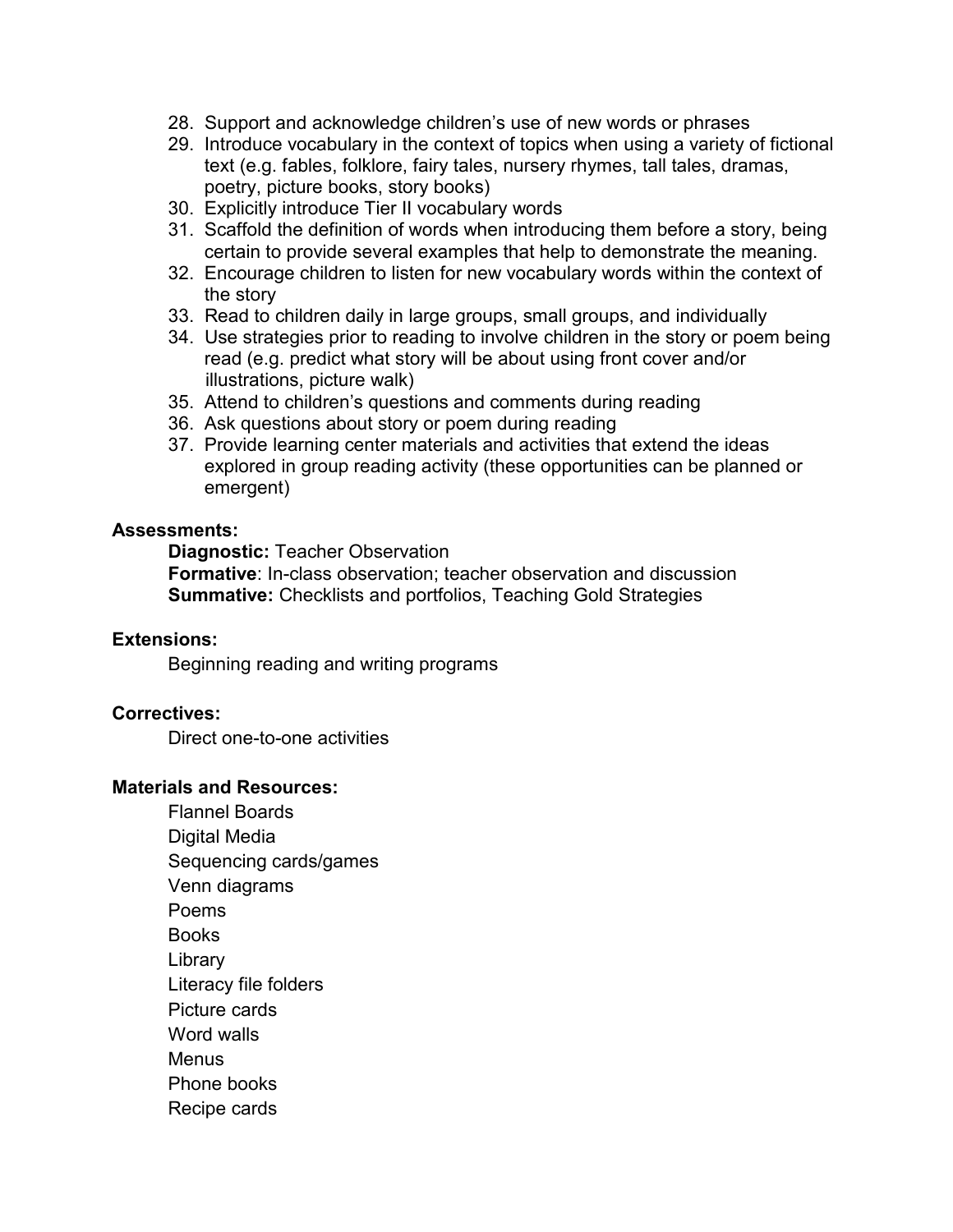Nursery rhymes [Environmental Print Activities](http://www.pre-kpages.com/environmental_print/)

Videos: Read alouds on Youtube [Scratch Garden: On top](https://www.youtube.com/results?sp=mAEB&search_query=scratch+garden+on+top+of+spaghetti) of spaghetti **[Jump out words](https://www.youtube.com/watch?v=Ovg_izXg-6Q)**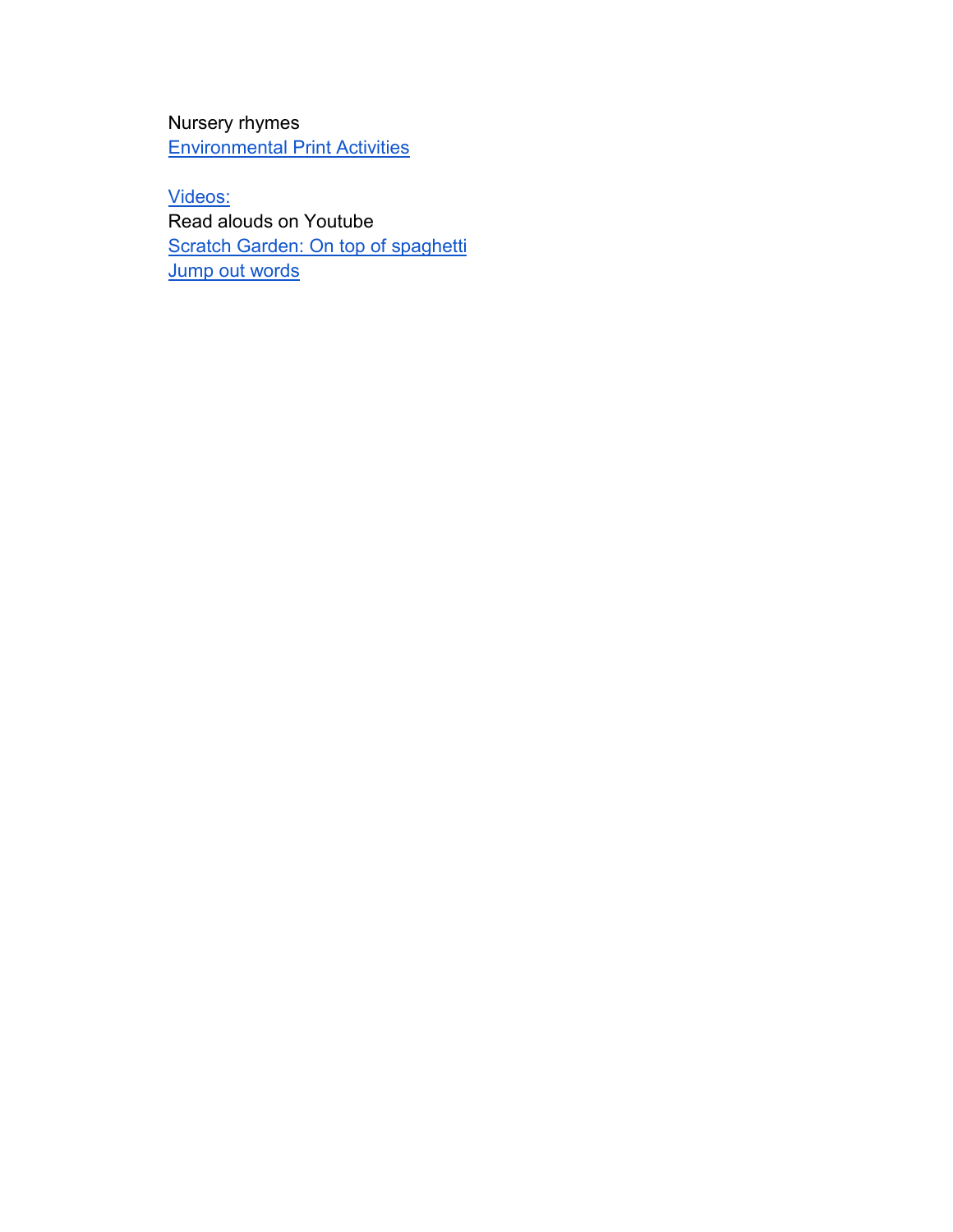## **UNIT 1.4: Writing**

**Big Idea:** Audience and purpose influence the writer's choice of organizational pattern, language, and literary techniques. Effective research requires the use of varied resources to gain or expand knowledge.

#### **Essential Questions:**

- What makes clear and effective writing?
- Why do writers write?
- Who is the audience?
- What will work best for the audience?
- Where can one find information to answer questions?

#### **Concepts:**

- Informative and explanatory
- Informative and explanatory focus
- Informative and explanatory- organization
- Informative and explanatory- conventions of language
- Narrative
- Narrative- focus
- Narrative- content
- Narrative- Organization
- Narrative- conventions of language
- Production and distribution of writing/writing process
- Conducting research
- Credibility, reliability, and validity of sources
- Range of writing

## **Competencies**

- Draw/dictate to compose informative/explanatory texts examining a topic
- With prompting and support- draw/dictate about one specific topic
- With prompting and support- generate ideas to convey information
- With prompting and support- make logical connections between drawing and dictation
- Emerging to spell simple words phonetically
- Dictate narratives to describe real or imagined experiences or events
- Establish "who" and "what" the narrative will be about
- With prompting and support- describe experiences and events
- Recount a single event and tell about the events in the order in which they occurred
- Emerging to spell simple words phonetically
- With guidance and support from adults and peers, respond to questions and suggestions, add details as needed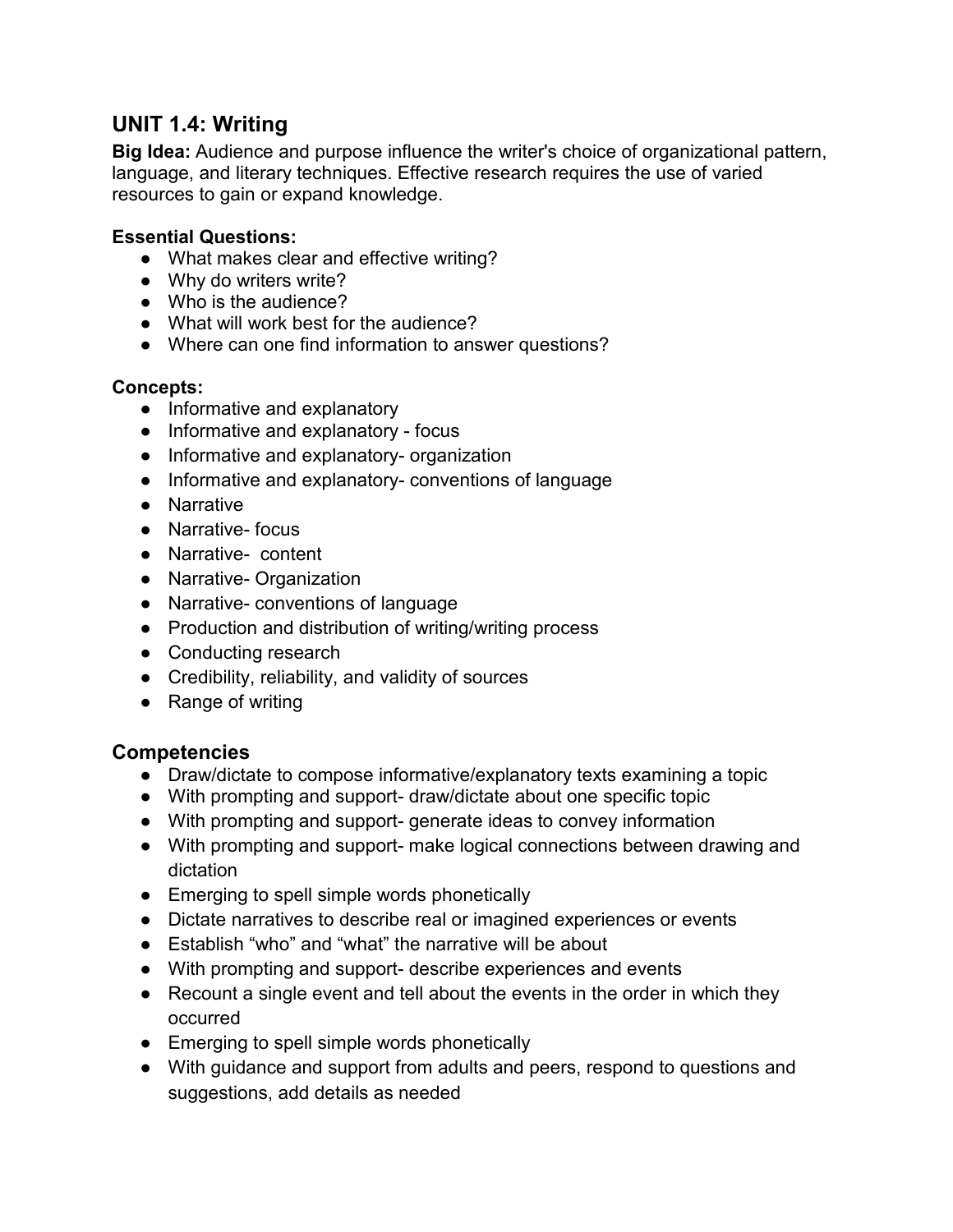- Ask questions about topics of personal interest to gain information: with teacher guidance and support locate information on the chosen topic
- With guidance and support recall information from experiences or books
- Emerging to write routinely over short time frames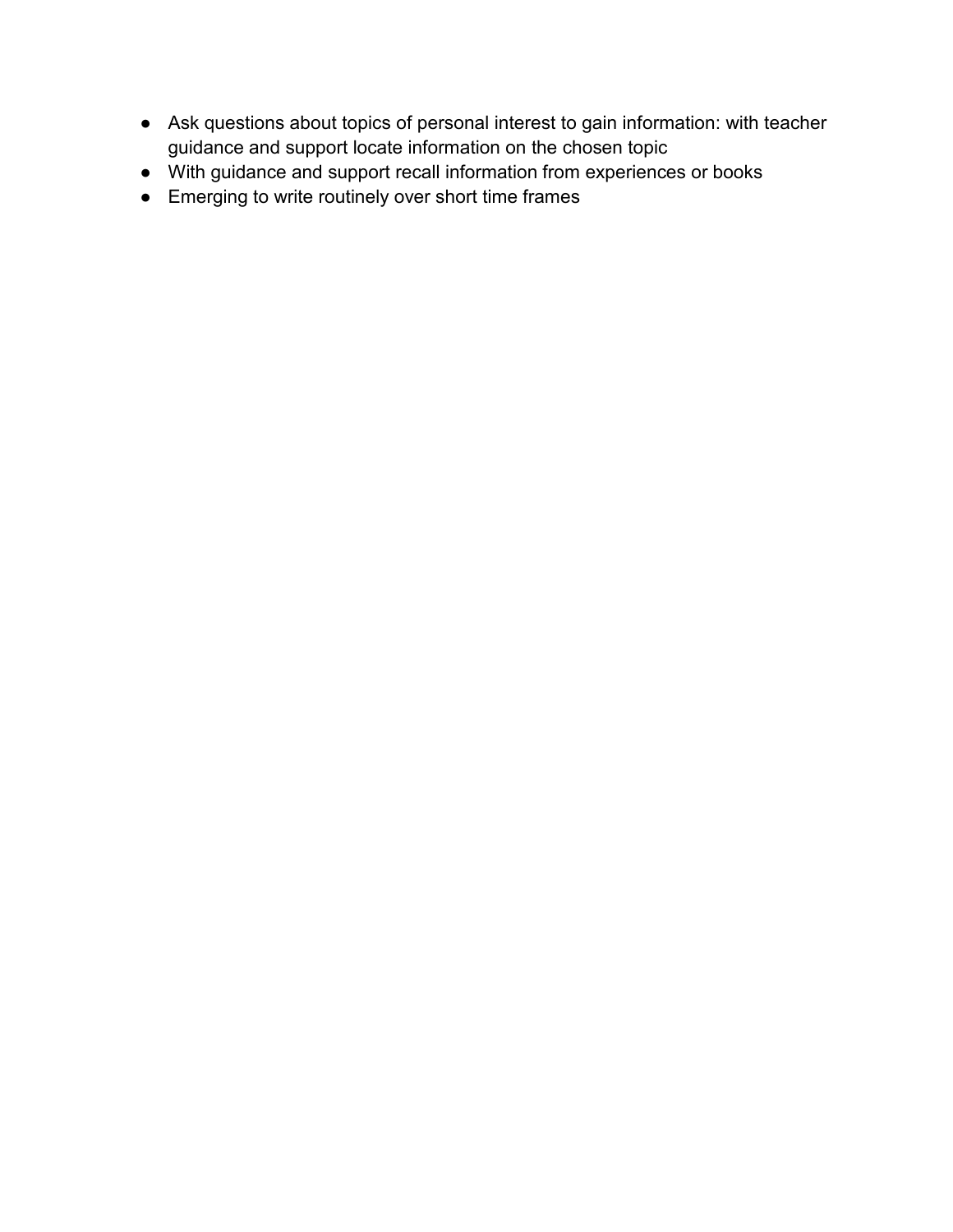## **Curriculum Plan**

**Unit:** Writing **Time Range in Days:** 15 min daily/ 180 days

## **Standard(s):**

PA Academic Standards, PACCS English/Language Arts

#### **Standards Addressed:**

PACCS: ELA- CC.1.4.PK.A; CC1.4.PK.B; CC1.4.PK.C; CC1.4.PK.D; CC1.4.PK.F; CC1.4.PK.M; CC1.4.PK.N; CC1.4.PK.O; CC1.4.PK.P;CC1.4.PK. R; CC1.4.PK.X; CC1.4.PK.T; CC1.4.PK.V; CC1.4.PK.W

PA Learning Standards for Early Childhood- 1.4 PK.A; 1.4 PK.B; 1.4 PK.C; .1.4 PK.D; 1.4 PK.M; 1.4 PK N; 1.4 PK O; 1.4 PK.P; 1.4 PK.T; 1.4 PK. V; 1.4 PK W

#### **Overview:**

- To build knowledge, the audiences purpose is to influence a writer's choice of organizational patterns, language, and literacy techniques
- To build knowledge that effective research requires the use of varied resources to gain or expand knowledge.

#### **Focus Question(s)**

- What makes clear and effective writing?
- Why do writers write?
- Who is the audience?
- What will work best for the audience?
- Where can one find information to answer questions?

#### **Goals:**

- Draw/dictate to compose informative /explanatory texts examining a topic.
- With prompting and support, draw/dictate about one specific topic
- With prompting and support, generate ideas to convey information
- With prompting and support, make logical connections between drawing and dictation.
- Dictate narratives to describe real or imagined experiences or events.
- Establish "who" and "what" the narrative will be about.
- With prompting and support, describe experiences and events.
- Recount a single event and tell about the events in the order in which they occurred.
- With guidance and support from adults and peers, respond to questions and suggestions, add details as needed.
- Ask questions about topics of personal interest to gain information; with teacher guidance and support, locate information on the chosen topic.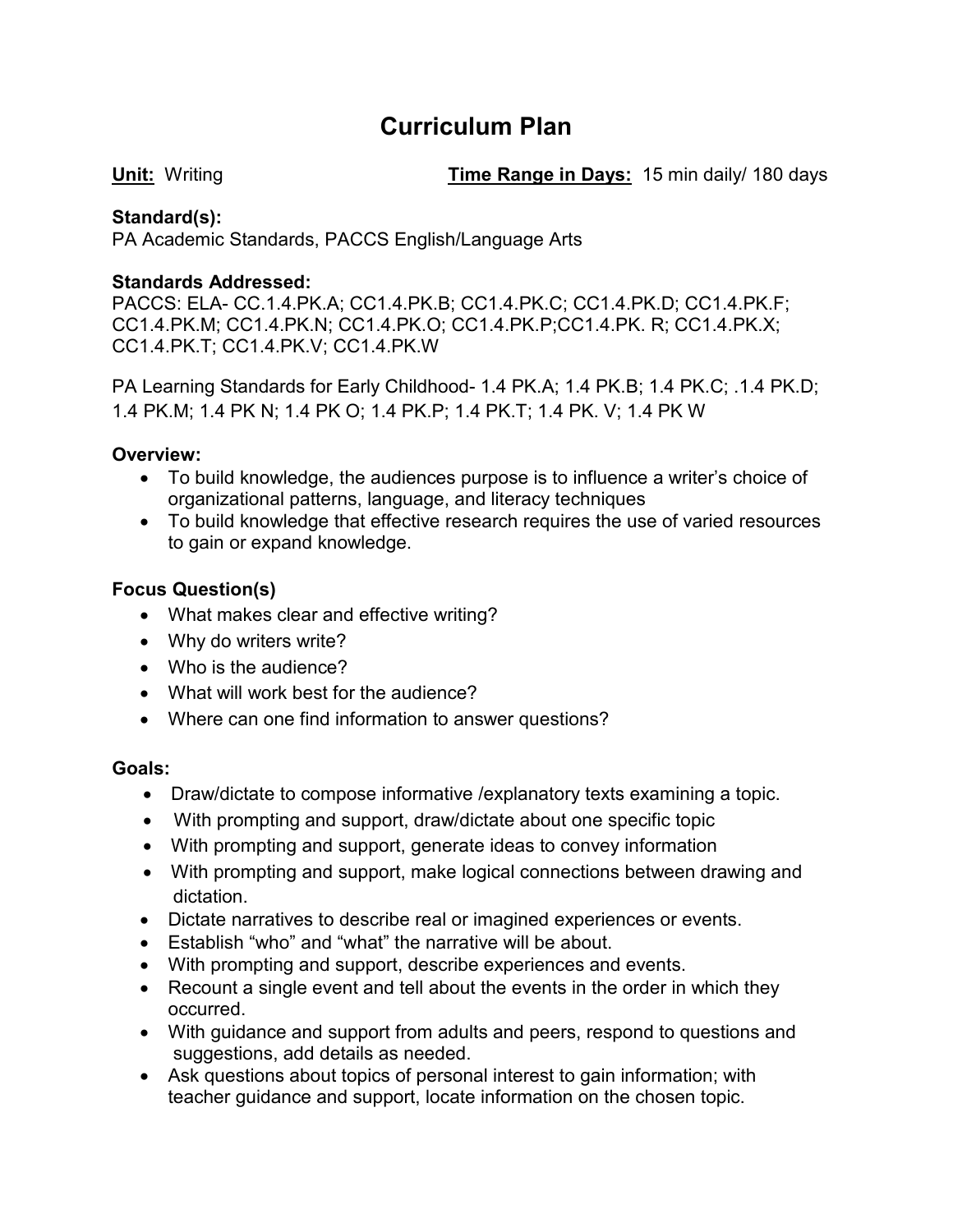- With guidance and support, recall information from experiences or books.
- Write routinely over short time frames.
- Spell simple words phonetically.

## **Objectives:**

The students will:

- 1. Use illustration/dictation to convey meaning about a particular topic
- 2. Create a picture about a nonfiction topic and talk about it with the teacher
- 3. Create a picture about a nonfiction topic and talk about it
- 4. Brainstorm ideas for pictures and stories
- 5. Tell adult what she/he will draw
- 6. Understand that words are connected to print
- 7. Work with adult to create words or sentences that relate to drawings
- 8. Write symbols, letters, or letter-like shapes
- 9. Attempt to reproduce own name and/or simple words, with most letters **Correct**
- 10. Use illustration/dictation to convey meaning about an experience or event
- 11. Create a picture about an experience or event and talk about it with the teacher
- 12. Generate ideas for writing
- 13. Understand that "who" a story will be about refers to the person, animal, or animated object that the story will be about
- 14. Understand that "what" a story will be about refers to the sequenced events that happen to the referenced "who"
- 15. Respond when asked "who" or "what" a story is about, and follow through when drawing about or dictating the story
- 16. When prompted, provide details (e.g. descriptive words, feelings and thoughts of the character) to further develop a story
- 17. Tell an adult what she/he has drawn/written about
- 18. Understand that stories can be told about a single event
- 19. Understand that a single event is made up of a series of smaller events that are in a sequence (before, next, end)
- 20. Respond with a logical sequence of events when asked "what" their story is about
- 21. Write symbols, letters, or letter like shapes
- 22. Attempt to reproduce own name and/or simple words, with most letters correct
- 23. Understand that drawings and dictations can convey meaning to an audience
- 24. Understand that stories may have to be changed to make meaning more clear
- 25. Share work with others
- 26. Participate in discussions about their work
- 27. When prompted, make changes to work based on feedback
- 28. Ask adults for explanations or information using why, how, where and when questions (e.g. "Why do leaves turn colors?", "Why doesn't Jamal like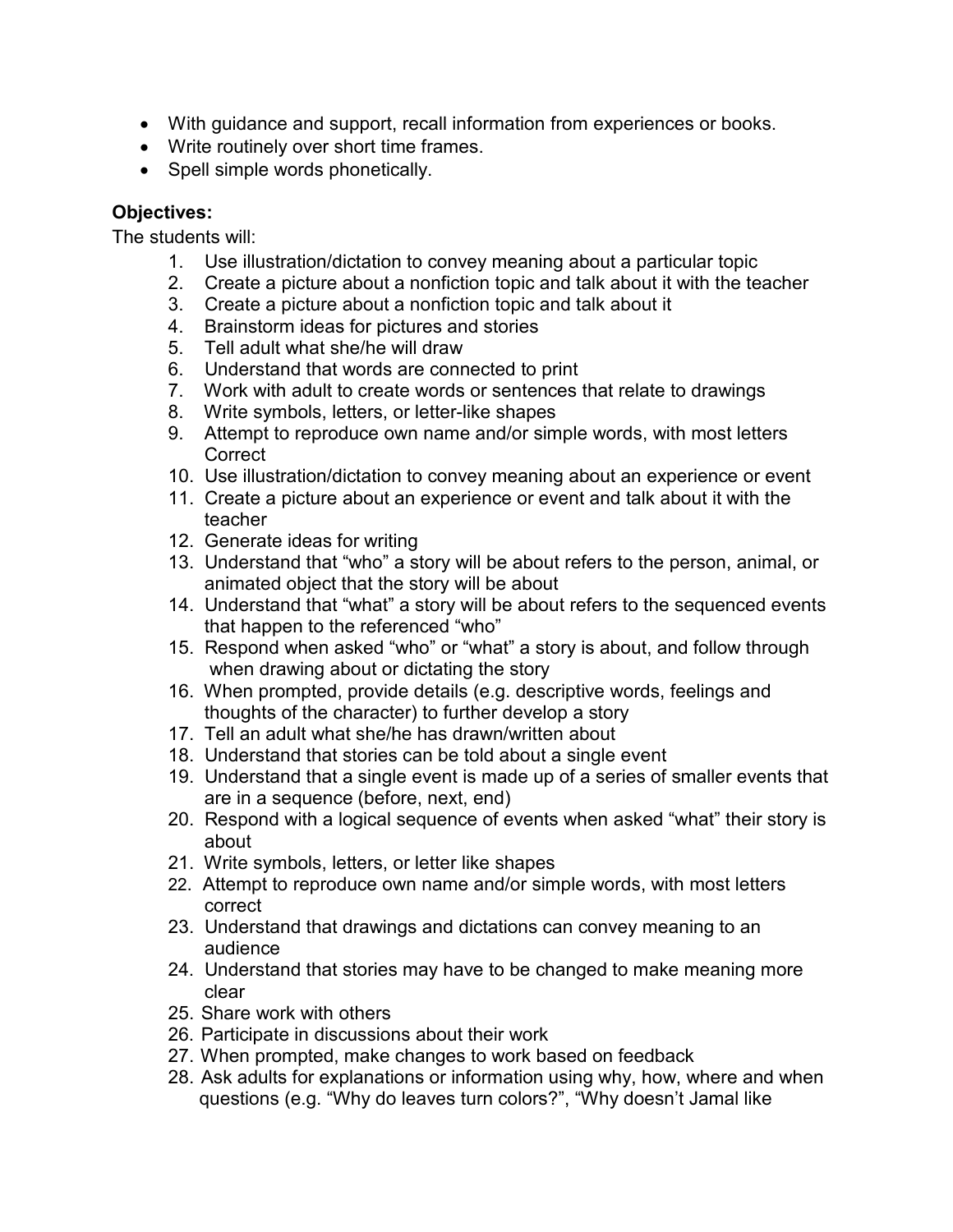pizza?")

- 29. Use a variety of resources (e.g. adults and peers, books, digital media, maps, recipes, experts) to find new information
- 30. Respond to prompts which require reference to prior experiences
- 31. Relate prior experiences and learning to a current topic
- 32. Engage in writing opportunities including journaling
- 33. Ask an adult to "write down the words" of his/her story or to his/her drawing
- 34. Ask to revisit previous work

## **Core Activities and Corresponding Instructional Methods**:

The teacher will:

- 1. Provide a variety of materials and opportunities for children to write daily
- 2. Encourage children to draw and talk about topics of interest
- 3. Use journals where children can write about specific topics of interest
- 4. Write children's words on their drawings
- 5. Create charts of children's ideas about topics of interest to facilitate children's choice of a particular topic
- 6. Talk about the focus of books and pictures that children s
- 7. Create a list of ideas brainstormed by the children
- 8. Facilitate discussion between small groups of children interested in a similar topic to organize thoughts and ideas
- 9. Write the child's words on the picture and read it out loud
- 10. Encourage children to (pretend) read their dictations
- 11. Provide a variety of materials and opportunities for children to write daily
- 12. Encourage children to write their name
- 13. Have children sign in and out for the day
- 14. Provide a variety of materials and opportunities for children to write daily
- 15. Use journals where children can write about their experiences and "imaginings"
- 16. Write children's words on their drawings
- 17. Have children think of how to spell words that have the same sound as their name
- 18. Encourage children to draw and talk about their experiences
- 19. Encourage children to tell imaginative stories
- 20. Have children take turns dictating a daily message during circle
- 21. Explicitly use terms like "character" along with a verbal or visual prompts (e.g. "who is this story about?") when responding to children's stories or when sharing stories with children (spoken or read)
- 22. Explicitly use terms like "details" and "sequence" along with a verbal or visual prompts (e.g. "What is this story about?", "What happens in your story?") when responding to children's stories or when sharing stories with children (spoken or read)
- 23. Encourage children to follow through with their generated "who" and "what
- 24. Ask children for details about their illustrations or dictated stories (e.g. "Was it hot that day?", "I wonder how she felt about that", "Did you like when that happened?")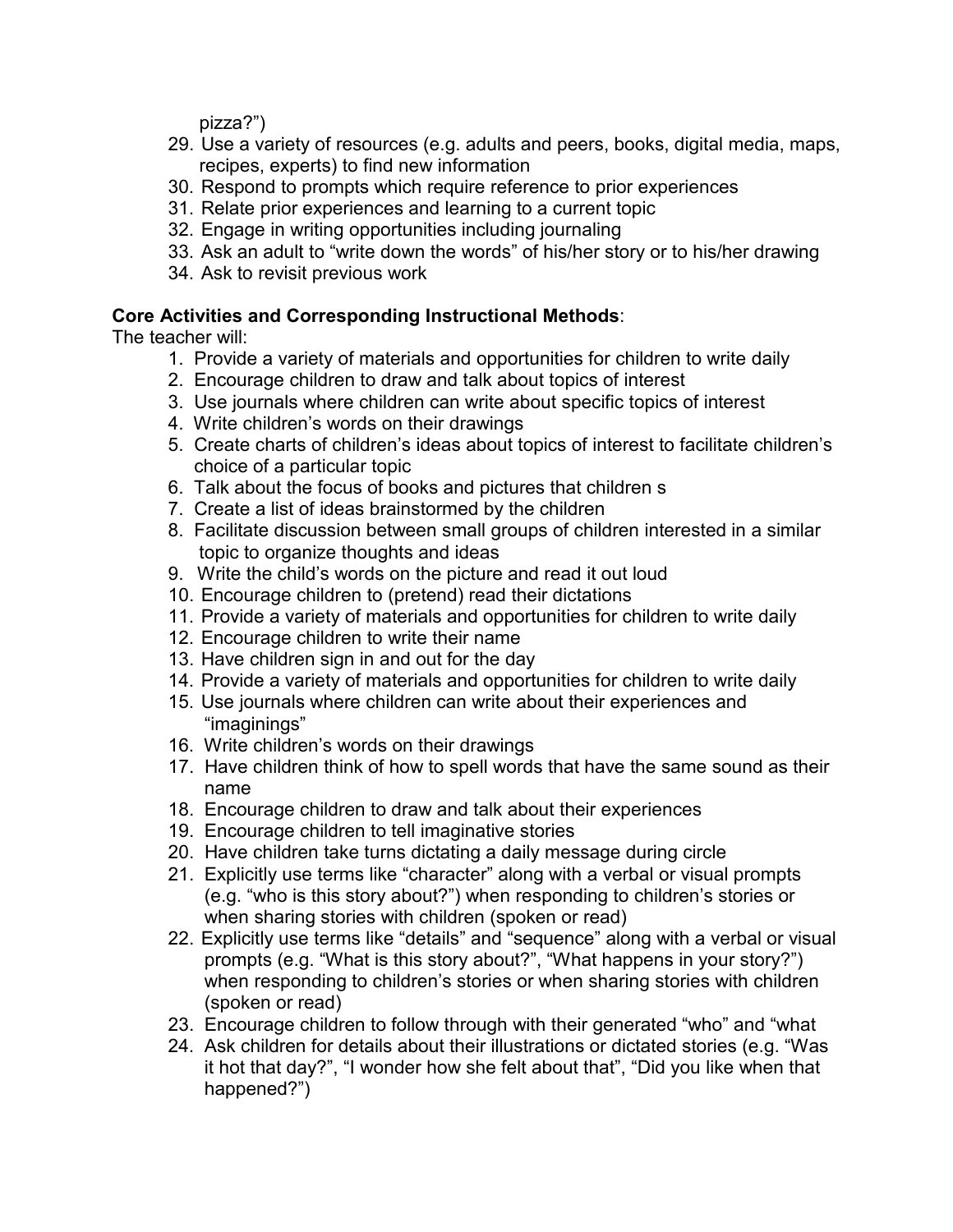- 25. Use "I wonder…" statements to prompt further details
- 26. Write the child's words on the picture and read it out loud or have child echo back the words
- 27. Provide opportunities to practice sequencing using pictures, flannel boards, dramatic play, graphic organizers
- 28. Engage with children using digital media to reinforce sequencing skills
- 29. Ask children "What happened before that?"
- 30. Ask children "What happened next?"
- 31. Ask children "How did that end?"
- 32. Provide a variety of materials and opportunities for children to write daily
- 33. Encourage children to write their name
- 34. Have children think of how to spell words that have the same sounds as their name
- 35. Have children sign in and out for the day (attendance)
- 36. Assure a supportive environment where children feel confident enough to share their work
- 37. Provide opportunities for children to share their work with adults and peers and to receive feedback (e.g. author's chair)
- 38. Use explicit prompts to encourage peers to use both positive and constructive feedback
- 39. Encourage children to talk about topics of interest
- 40. Share personal curiosity and interests using "I wonder" statements and questioning
- 41. Provide a variety of resources that respond to the children's interests and inquiries (e.g. adults and peers, books, digital media, maps, recipes, experts)
- 42. Engage individual children or groups of children interested in a similar topic in project-based learning.
- 43. Model connecting prior experiences and learning to a current topic
- 44. Use prompts to encourage children to reference prior experiences in their discussions, drawings, writing, and play
- 45. Provide a variety of materials and opportunities for children to write daily and over time (e.g. journals, "author's chair, projects, child-initiated environmental print for the classroom)
- 46. Provide opportunities and encourage children to revisit prior work
- 47. Encourage children to persist in their drawing/dictation writing

## **Assessments**

**Diagnostic:** Teacher Observation

**Formative**: In-class observation; teacher observation and discussion

**Summative:** Checklists and portfolios, Teaching GOLD strategies

#### **Extensions:**

Beginning reading and writing programs

**Correctives:** 

Direct one-to-one activities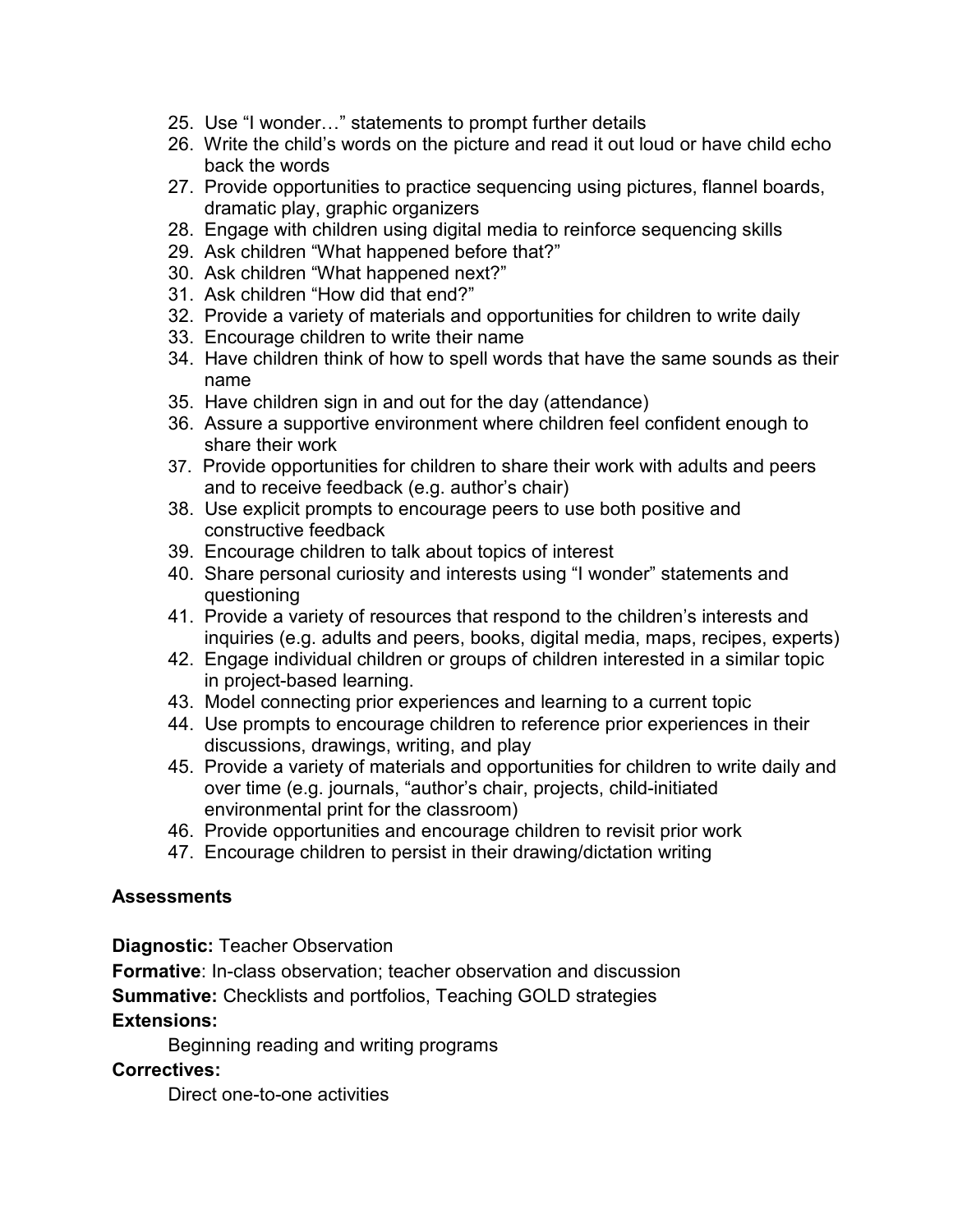#### **Materials and Resources:**

[Roll 'n' Write Games](http://www.prekinders.com/roll-n-write-games/) [Write the Room](http://prekinders.com/write/) **[Pre-K Writing Activities](http://www.pinterest.com/search/pins/?q=pre%20k%20writing%20activities&rs=ac&len=8)** Journals Drawings **Charts** Books Writing Center Literacy Boxes Flannel Boards File folders Digital media Maps Recipes **Lists Skywriting** 

Videos: Jack Hartmann- [Letter A-writing in the sky](https://www.youtube.com/watch?v=KGZFmW3uPJE) **[Scratch Garden Sentence writing](https://www.youtube.com/watch?v=0Wrv_ZviMEc)**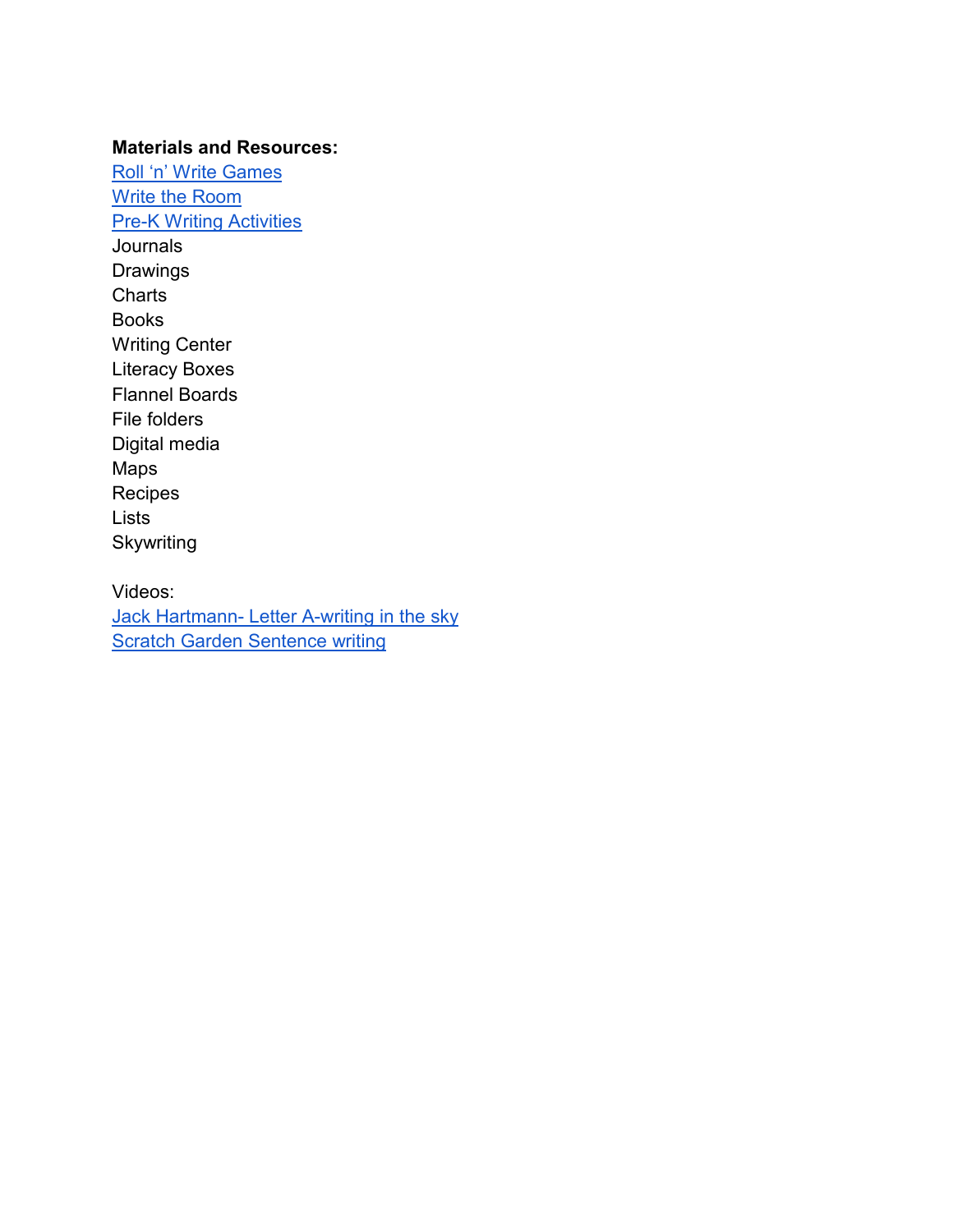## **UNIT 1.5 :Speaking and Listening**

## **Big Idea # 1:**

- Active listeners make meaning from what they hear by questioning, reflecting, responding and evaluating.
- Effective speakers prepare and communicate messages to address the audience and purpose

## **Essential Questions:**

- What do good listeners do?
- How do active listeners make meaning?
- How do speakers effectively communicate a message?

## **Concepts:**

- Comprehension and collaboration- collaborative discussion
- Comprehension and collaboration critical listening
- Comprehension and collaboration evaluation
- Presentation of knowledge and ideas- purpose, audience and task
- Presentation of knowledge and ideas- context
- Conventions of standard English

## **Competencies:**

- Participate in collaborative conversations with peers and adults in small and larger groups
- Answer questions about key details in a text read aloud or information presented orally or through other media.
- Respond to what a speaker says in order to follow directions, seek help, or gather information.
- Use simple sentences: share stories, familiar experiences, and interest, speaking clearly enough to be understood by most audiences
- Use simple sentences: express thoughts, feelings, and ideas, speaking clearly enough to be understood by most audience
- Demonstrate command of the conversation of standard English when speaking based on pre-kindergarten level and content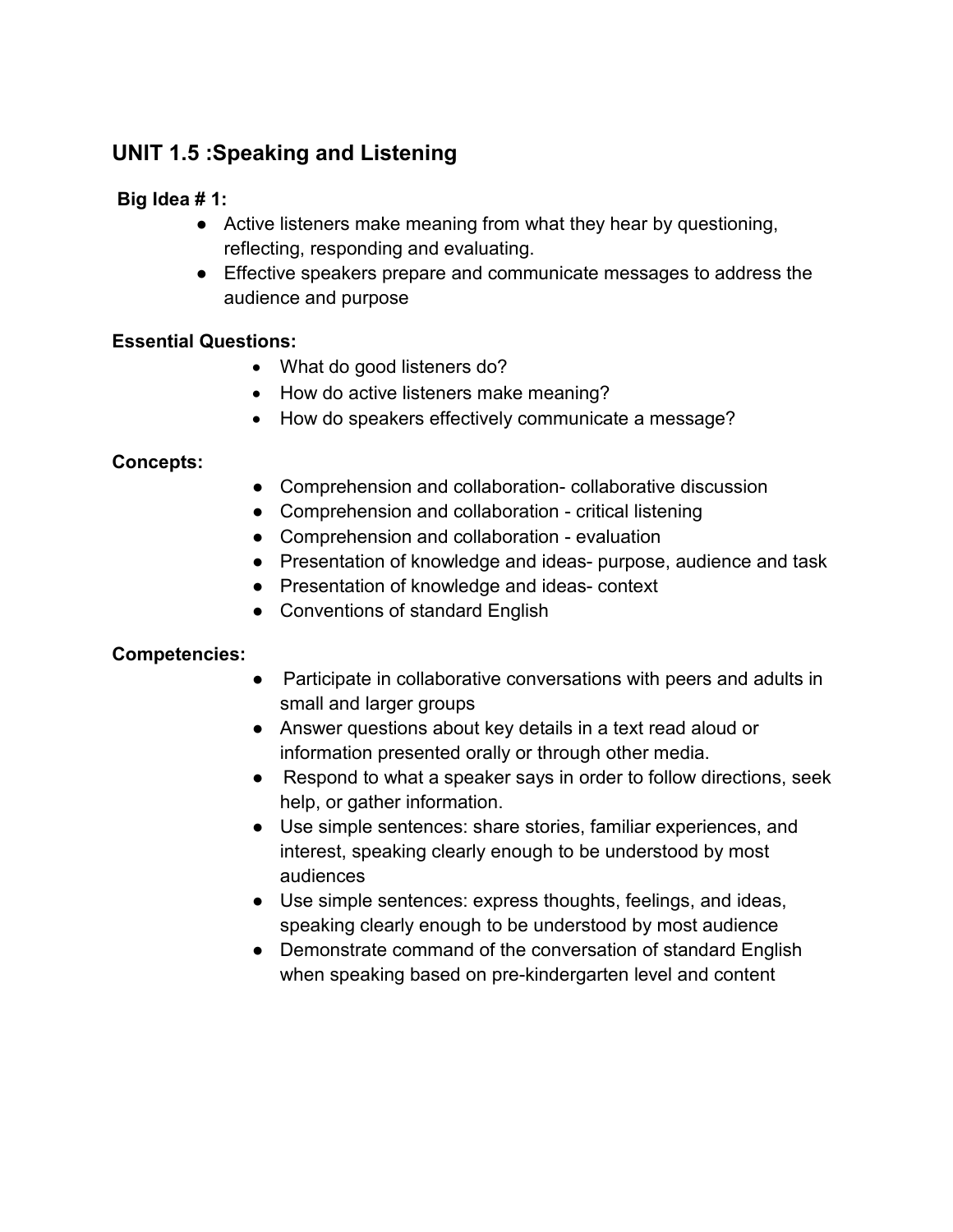## **Curriculum Plan**

**Unit:** Speaking and Listening **Time Range in Days:** 15 min daily/180 days

## **Standard(s):**

PA Academic Standards, PACCS English/Language Arts

## **Standards Addressed:**

PACCS: ELA- CC.1.5.PK.A; CC1.5.PK.B; CC1.5.PK.C; CC1.5.PK.D; CC1.5.PK.E; CC1.5.PK.G

PA Learning Standards for Early Childhood- 1.5 PK.A; 1.5 PK.B; 1.5 PK.C; .1.5 PK.D; 1.5 PK.E; 1.5 PK.G

## **Overview:**

- To build knowledge that active listeners make meaning from what they hear by questioning, reflecting, responding, and evaluating.
- To build knowledge that effective speakers prepare and communicate messages to address the audience and purpose.

## **Focus Question(s)**

- What do good listeners do?
- How do active listeners make meaning?
- How do speakers effectively communicate a message?

## **Goals:**

- Participate in collaborative conversations with peers and adults in small and larger groups.
- Answer questions about key details in a text read aloud or information presented orally or through other media
- Respond to what a speaker says in order to follow directions, seek help, or gather information.
- Use simple sentences; share stories, familiar experiences, and interests, speaking clearly enough to be understood by most audiences
- Use simple sentences; express thoughts, feelings, and ideas, speaking clearly enough to be understood by most au
- Demonstrate command of the conventions of Standard English when Speaking based on pre-kindergarten level and content.

## **Objectives:**

The students will:

- 1. Communicate using detail related to topic being discussed
- 2. Pose questions related to topic being discussed
- 3. Allow wait time before responding
- 4. Engage in turn taking
- 5. Respond to a question with an answer or details related to the topic being discussed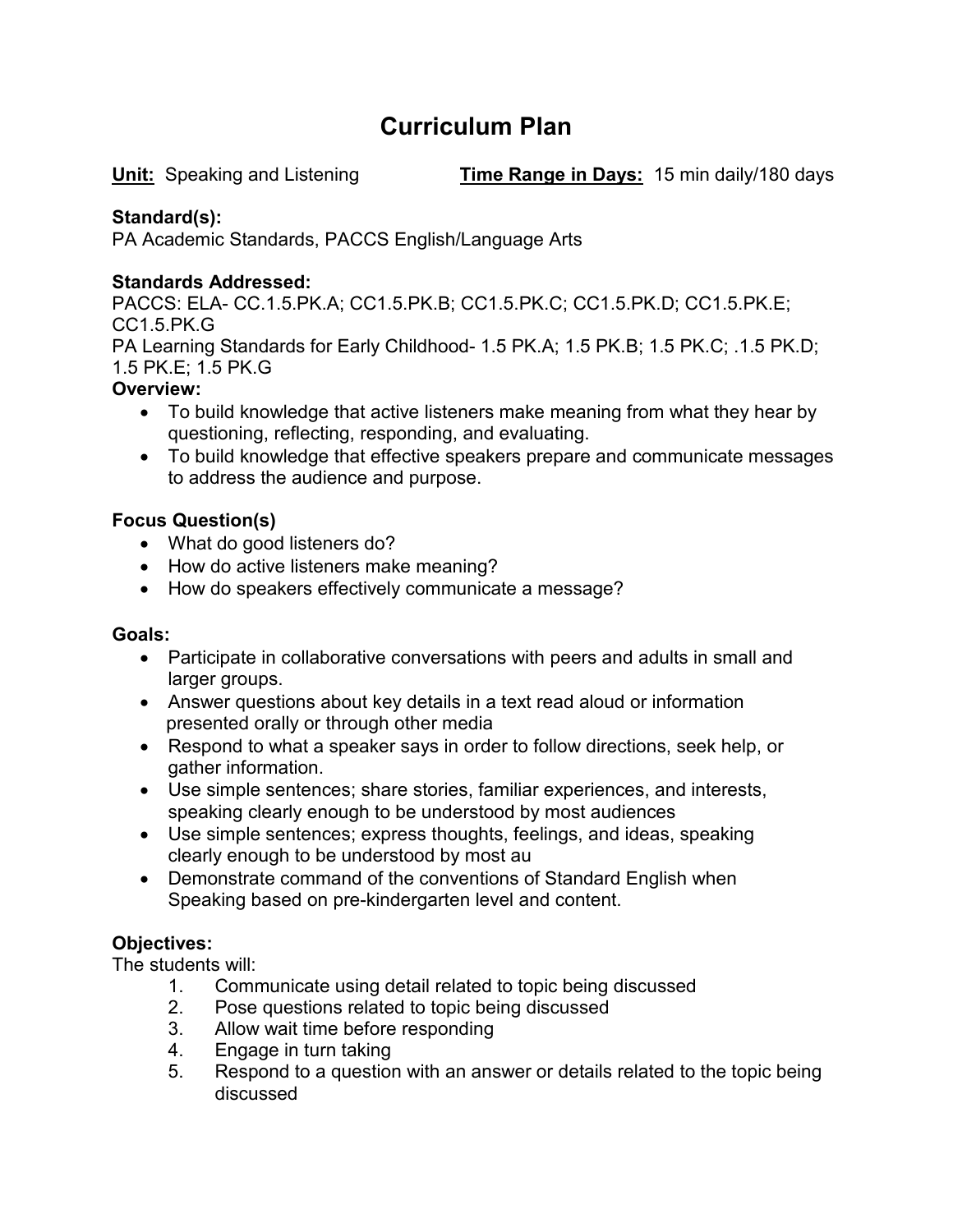- 6. Follow two-step directions
- 7. Act upon or respond to simple statements and questions showing understanding of intent
- 8. Talk about stories, experiences, and interests using some detail
- 9. Use appropriate volume to be heard by group, paying attention to inside and outside voices
- 10. Use appropriate pacing when speaking
- 11. Talk about personal thoughts, feelings, and ideas
- 12. Use appropriate volume to be heard by group, paying attention to inside and outside voices
- 13. Use appropriate pacing when speaking
- 14. Speak in complete sentences that contain more than three words
- 15. Use past tense
- 16. Use plurals including those which do not end in "s"
- 17. Use pronouns
- 18. Use a variety of prepositions

#### **Core Activities and Corresponding Instructional Methods**:

The teacher will:

- 1. Explicitly restate comments made by children and encourage those responding to add further detail, or contribute further to the topic being discussed
- 2. Encourage children to restate comments made by other children
- 3. Encourage children to ask questions to find out more information
- 4. Model appropriate participation in discussions including polite interactions, one person speaking at a time or asking questions
- 5. Embed opportunities for children to "turn and talk" to share ideas on a topic
- 6. Engage children in conversation about topics of interest daily
- 7. Ask "who," "what," "how" and "when" and "where" questions
- 8. Ask children to identify facts from text
- 9. Invite children to discuss how they would react to a situation if they were the character in the
- 10. Reinforce following directions
- 11. Encourage children to ask questions to find out more information
- 12. Direct children to multiple sources of assistance and information, including their peers and media resources
- 13. Encourage children to restate comments made by other children
- 14. Speak to and engage children in group and individual conversation daily
- 15. Re-phrase learner's sentence structure or grammar by repeating the sentence properly
- 16. Model appropriate volume and pace when speaking
- 17. Explicitly encourage children to adapt volume and pacing as appropriate to the situation
- 18. Allow time for children to talk with each other throughout the day
- 19. Use meal time as an opportunity for sharing and discussion
- 20. Re-phrase learner's sentence structure or grammar by repeating the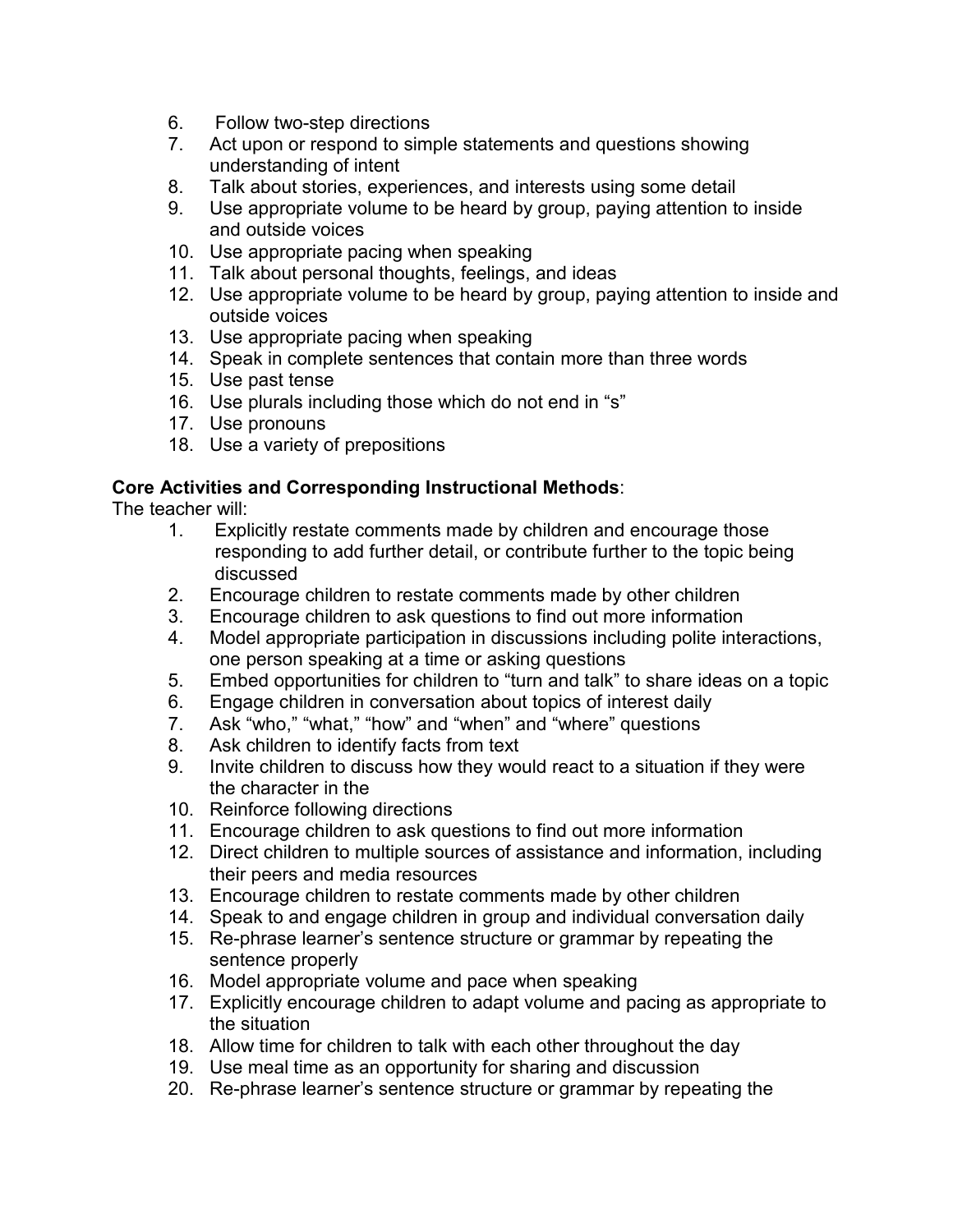sentence properly

- 21. Model appropriate volume and pace when speaking
- 22. Explicitly encourage children to adapt volume and pacing as appropriate to the situation
- 23. Encourage children to express thoughts, feelings, and ideas within conversations (e.g. "Tell me about a time you felt scared")
- 24. Acknowledge children's efforts to share information
- 25. Speak to and engage children in group and individual conversation daily
- 26. Rephrase learners sentences structure or grammar by repeating the sentence properly
- 27. Model appropriate use of the conversations of standard English
- 28. State phrases in both home language, and standard English as appropriate
- 29. Acknowledge children's efforts to share stories and experiences

#### **Assessments:**

**Diagnostic:** Teacher Observation **Formative**: In-class observation; teacher observation and discussion **Summative:** Checklists and portfolios, Teaching Gold strategies

#### **Extensions:**

Beginning reading and writing programs

#### **Correctives:**

Direct one-to-one activities

#### **Materials and Resources:**

Listening Centers Following Directions Games Circle-time activities Turn to a friend Sentence Builders ["I Have, Who has?" Games](http://www.pinterest.com/theactivitymom/i-have-who-has-games/)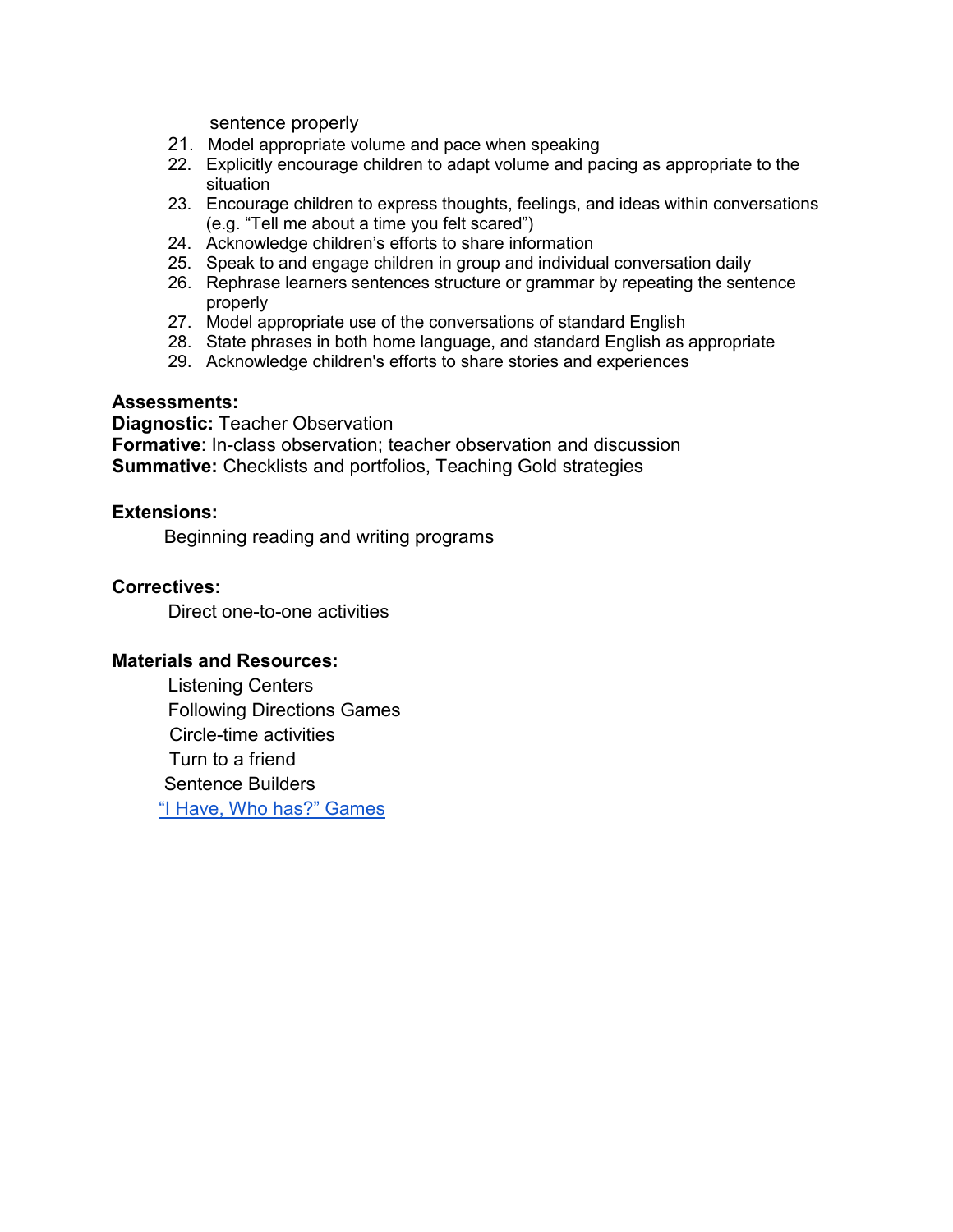# Appendix

# Early Childhood Learning Standards

1.1 Foundational Skills

1.1 PK.A Practice appropriate book handling skills.

1.1 PK.B Identify basic features of print.

1.1 PK.C Demonstrate understanding of spoken words, syllables, and sounds (phonemes)

1.1. PK.D Develop beginning phonics and word skills

Emerging to… Read emergent reader text with purpose and understanding.

1.2 Reading Informational Text

1.2 PK.A With prompting and support, retell key details of text that support a provided main idea.

1.2 PK.B Answer questions about a text

1.2 PK.C With prompting and support, make connections between information in a text and personal experience.

1.2 PK.E Identify the front cover, back cover and title page of a book.

1.2 PK.F With prompting and support, answer questions about unfamiliar words read aloud from a text.

1.2 PK.G With prompting and support, answer questions to connect illustrations to the written word.

1.2 PK.I With prompting and support, identify basic similarities and differences between two texts read aloud on the same topic.

1.2.PK.J Use new vocabulary and phrases acquired in conversations and being read to.

1.2 PK.K With prompting and support, clarify unknown words or phrases read aloud.

1.2 PK.L With prompting and support, actively engage in group reading activities with purpose and understanding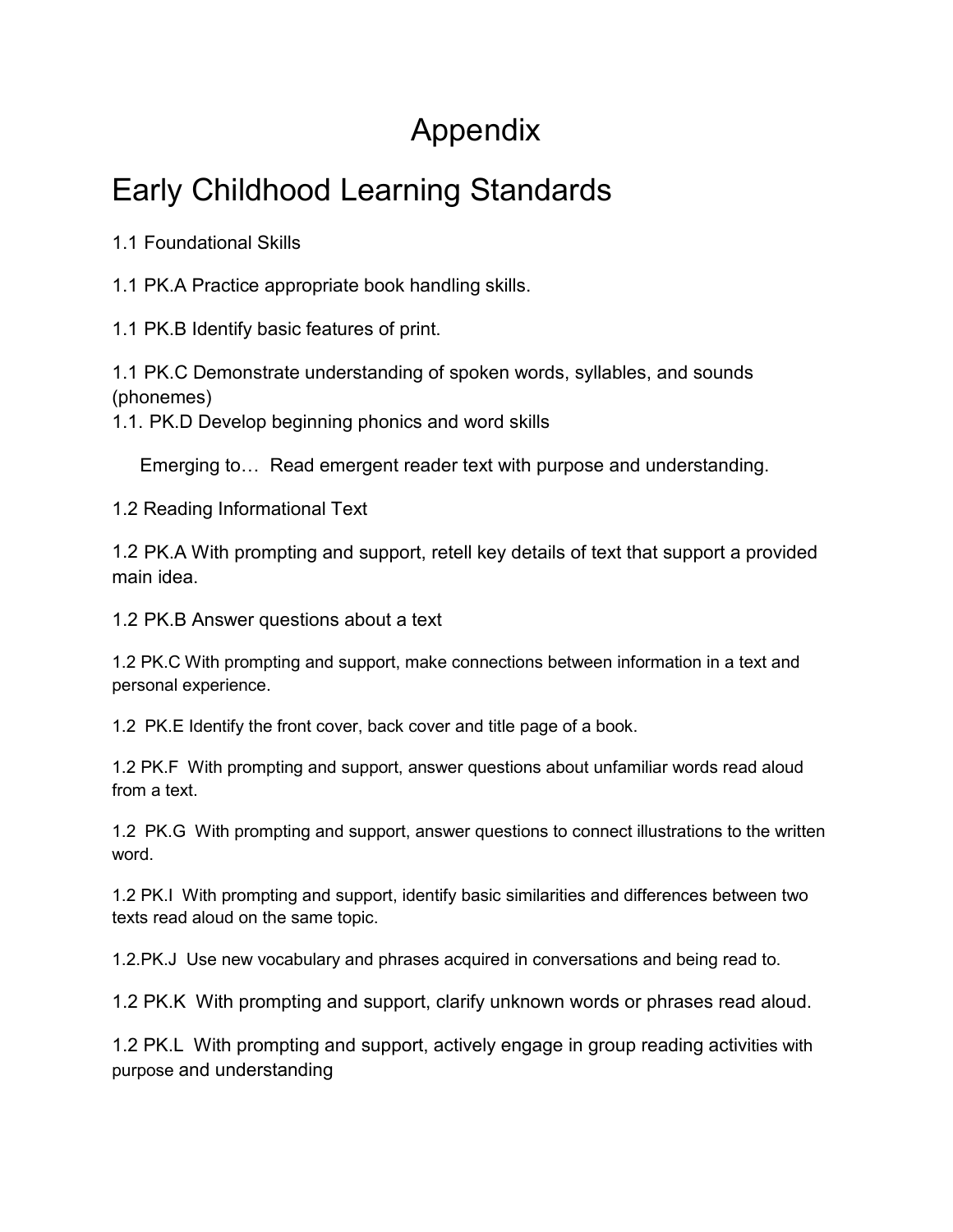1.3 Reading Literature

1.3 PK.A With prompting and support, retell a familiar story in a sequence with picture support.

1.3 PK.B Answer questions about a particular story (who, what, how, when, and where).

1.3.PK.C With prompting and support, answer questions to identify characters, settings, and major events in a story.

1.3. PK.D With prompting and support, name the author and illustrator of a story.

1.3. PK.E With prompting and support, recognize common types of text.

1.3. PK.F Answer questions about unfamiliar words read aloud from a story.

1.3.PK.G Describe pictures in books using detail.

1.3. PK.H Answer questions to compare and contrast the adventures and experiences of characters in familiar stories.

1.3. PK.I With prompting and support, clarify unknown words or phrases read aloud.

1.3. PK.J Use new vocabulary and phrases acquired in conversations and being read to.

1.3. PK.K With prompting and support, actively engage in group reading activities with purpose and understanding

1.4 Writing

1.4 PK.A Draw/dictate to compose informative /explanatory texts examining a topic.

1.4 PK.B With prompting and support, draw/dictate about one specific topic.

1.4. PK.C With prompting and support, generate ideas to convey information.

1.4. PK.D With prompting and support, make logical connections between drawing and dictation.

Emerging to… Spell simple words phonetically

1.4. PK.M Dictate narratives to describe real or imagined experiences or events.

1.4. PK.N Establish "who" and "what" the narrative will be about.

1.4. PK.O With prompting and support, describe experiences and events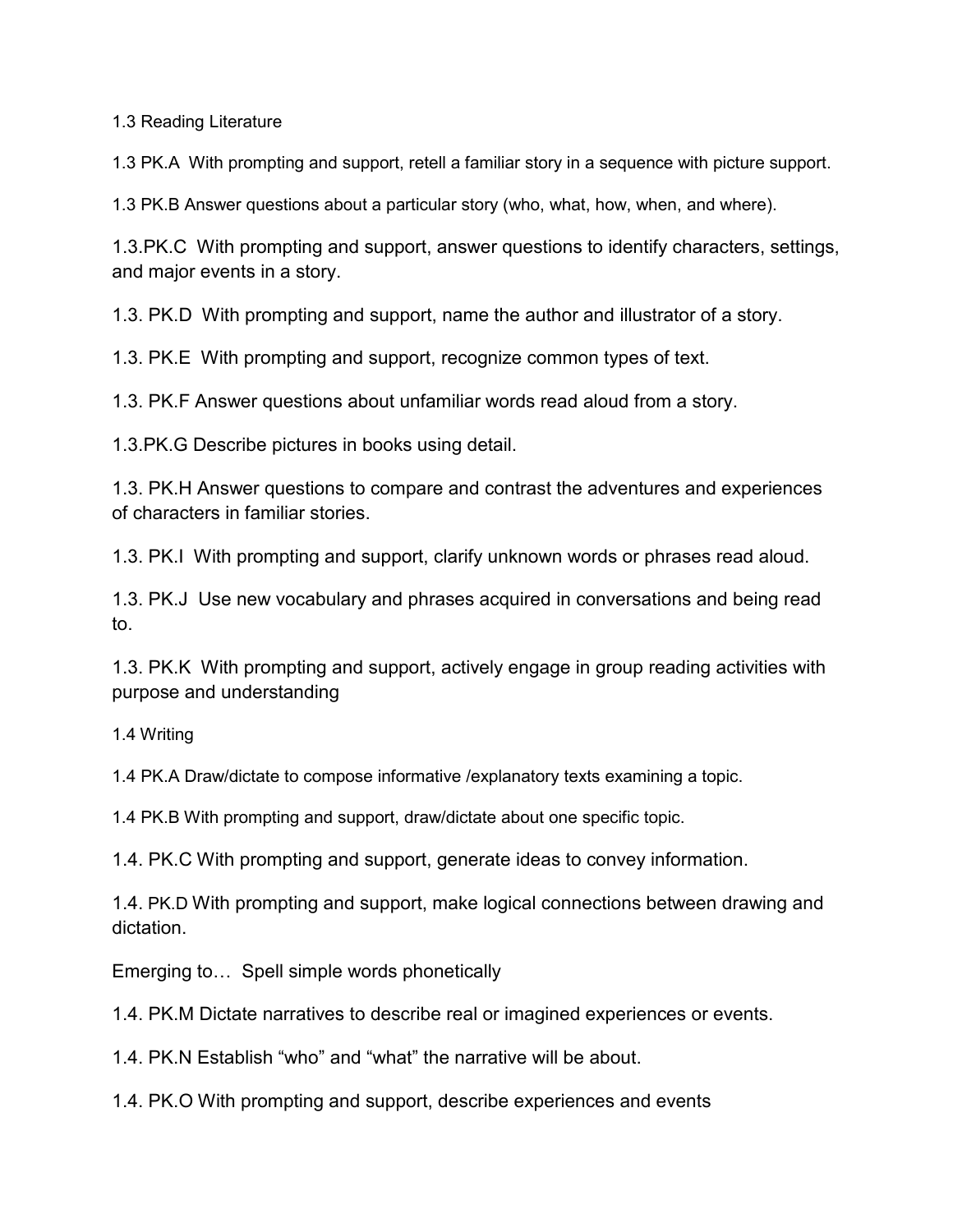1.4. PK.P Recount a single event and tell about the events in the order in which they occurred.

Emerging to… Spell simple words phonetically

1.4. PK.T With guidance and support from adults and peers, respond to questions and suggestions, add details as needed.

1.4. PK.V Ask questions about topics of personal interest to gain information; with teacher guidance and support, locate information on

1.4. PK.W With guidance and support, recall information from experiences or books.

Emerging to… Write routinely over short time frames.

1.5 Speaking and Listening

1.5. PK.A Participate in collaborative conversations with peers and adults in small and larger groups.

1.5. PK.B Answer questions about key details in a text read aloud or information presented orally or through other media.

1.5. PK.C Respond to what a speaker says in order to follow directions, seek help, or gather information.

1.5. PK.D Use simple sentences; share stories, familiar experiences, and interests, speaking clearly enough to be understood by most audiences.

1.5 PK.E Use simple sentences; express thoughts, feelings, and ideas, speaking clearly enough to be understood by most audiences

1.5. PK.G Demonstrate command of the conventions of Standard English when speaking based on pre-kindergarten level and content.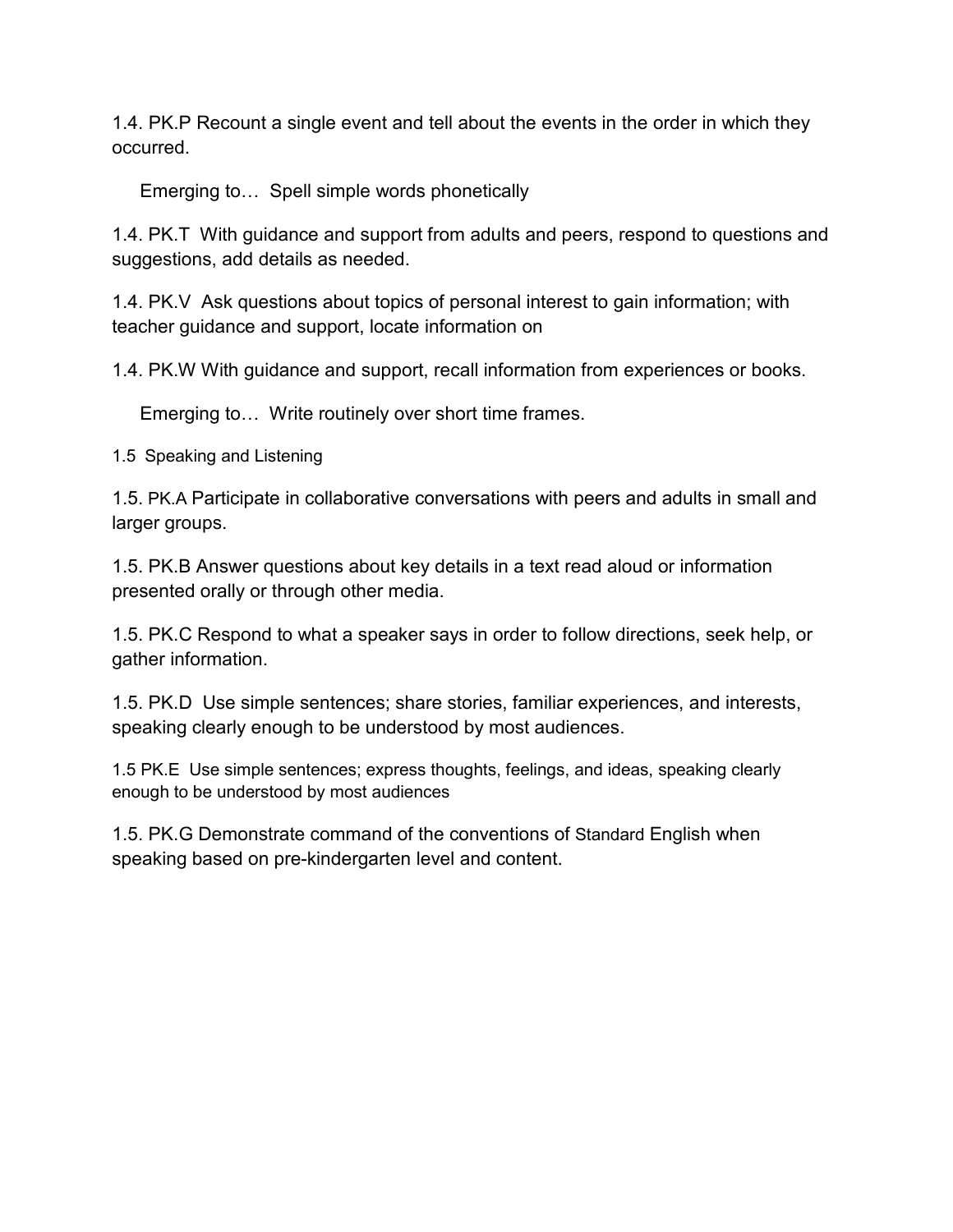# **PA Core Standards - CC.1: PA Core: English Language Arts**

**Standard Area - CC.1.1: Foundational Skills: Students gain a working knowledge of concepts of print, alphabetic principle, and other basic conventions.**

**Grade Level - CC.1.1.PREK: GRADE Pre-Kindergarten**

## **Standard**

**CC.1.1.PREK.A:** Practice appropriate book handling skills.

**CC.1.1.PREK.B:** Identify basic features of print. Differentiate between numbers and letters and letters and words. Recognize and name some upper and lower case letters of the alphabet.

**CC.1.1.PREK.C:** Demonstrate understanding of spoken words, syllables, and sounds (phonemes). Recognize rhyming words and when two or more words begin with the same sound (alliteration).

Count syllables in spoken words.

 Segment single-syllable spoken words. Isolate and pronounce initial sounds.

**CC.1.1.PREK.D:** Develop beginning phonics and word skills.

 Associates some letters with their names and sounds. Identify familiar words and environmental print.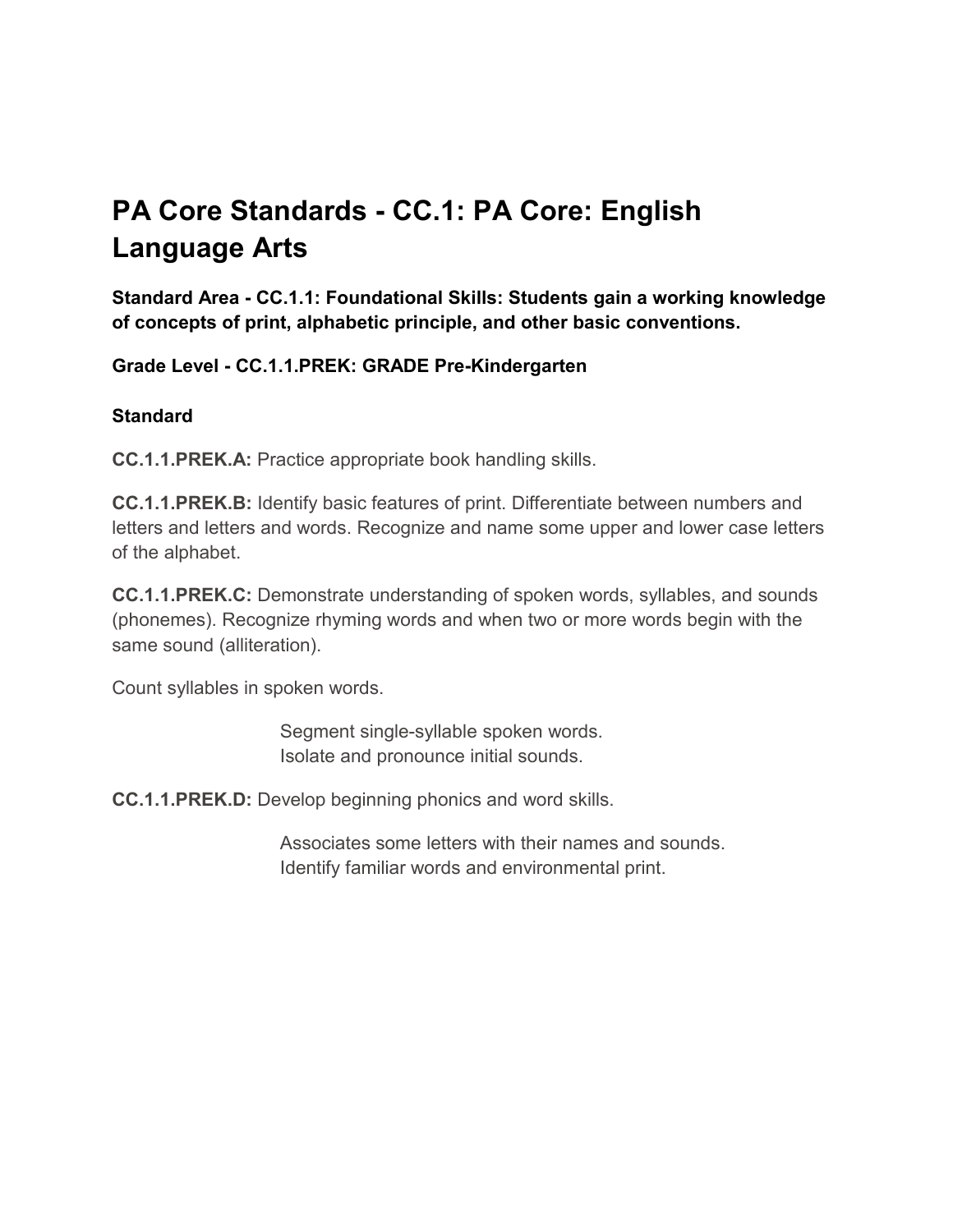**Standard Area - CC.1.2: Reading Informational Text: Students read, understand, and respond to informational text – with emphasis on comprehension, making connections among ideas and between texts with focus on textual evidence.**

#### **Grade Level - CC.1.2.PREK: GRADE Pre-Kindergarten**

#### **Standard**

**CC.1.2.PREK.A:** With prompting and support, retell key details of text that support a provided main idea.

**CC.1.2.PREK.B:** Answer questions about a text.

**CC.1.2.PREK.C:** With prompting and support, make connections between information in a text and personal experiences.

**CC.1.2.PREK.E:** Identify the front cover, back cover and title page of a book.

**CC.1.2.PREK.F:** With prompting and support, answer questions about unfamiliar words read aloud from a text.

**CC.1.2.PREK.G:** With prompting and support, answer questions to connect illustrations to the written word.

**CC.1.2.PREK.I:** With prompting and support, identify basic similarities and differences between two texts read aloud on the same topic.

**CC.1.2.PREK.J:** Use new vocabulary and phrases acquired in conversations and being read to.

**CC.1.2.PREK.K:** With prompting and support, clarify unknown words or phrases read aloud.

**CC.1.2.PREK.L:** With prompting and support, actively engage in group reading activities with purpose and understanding.

**Standard Area - CC.1.3: Reading Literature: Students read and respond to works of literature - with emphasis on comprehension, making connections among ideas and between texts with focus on textual evidence.**

**Grade Level - CC.1.3.PREK: GRADE Pre-Kindergarten**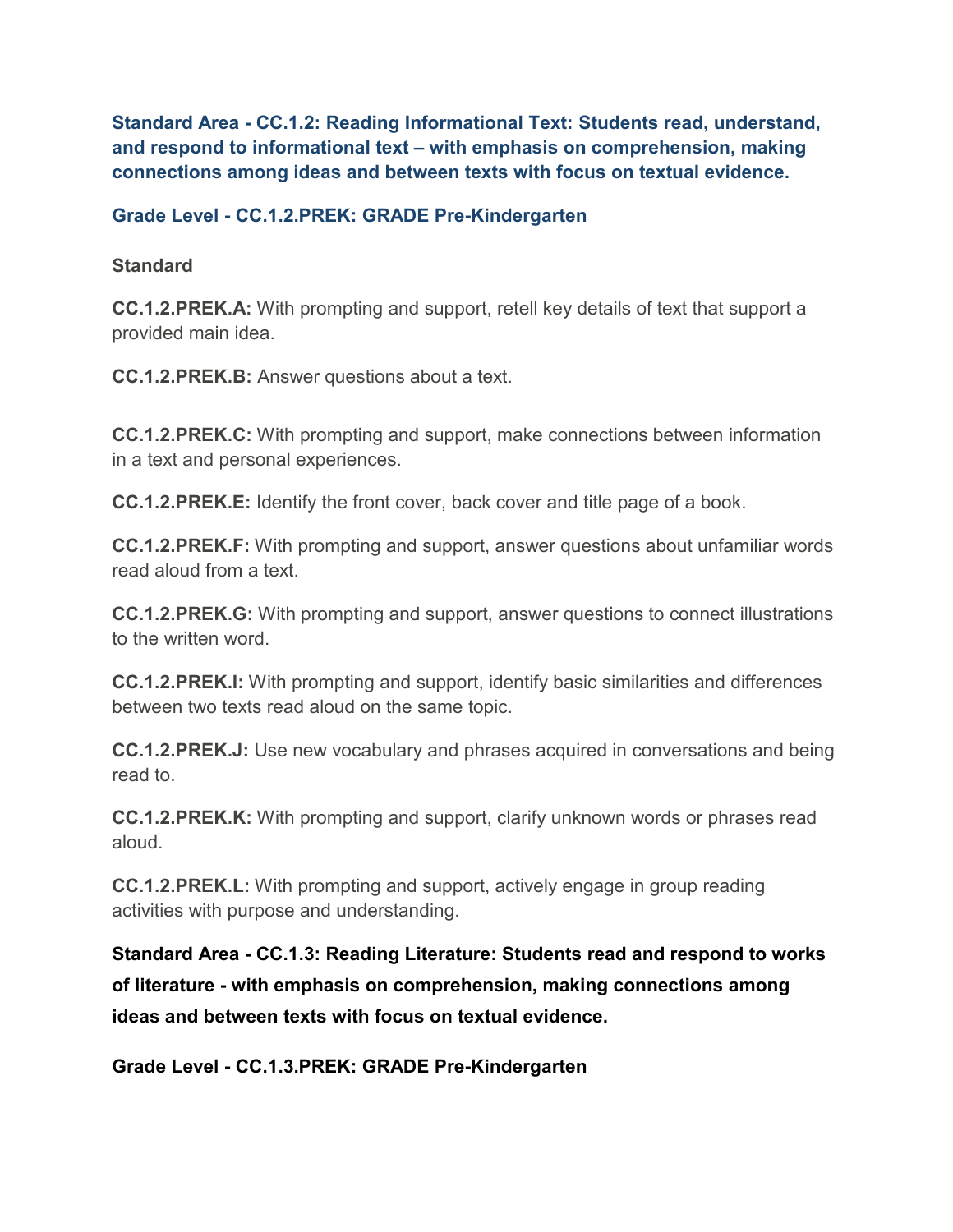## **Standard**

**CC.1.3.PREK.A:** With prompting and support, retell a familiar story in sequence with picture support.

**CC.1.3.PREK.B:** Answer questions about a particular story (who, what, how, when, and where).

**CC.1.3.PREK.C:** With prompting and support, answer questions to identify characters, settings, and major events in a story.

**CC.1.3.PREK.D:** With prompting and support, name the author and illustrator of a story.

**CC.1.3.PREK.E:** With prompting and support, recognize common types of text.

**CC.1.3.PREK.F:** Answer questions about unfamiliar words read aloud from a story.

**CC.1.3.PREK.G:** Describe pictures in books using details.

**CC.1.3.PREK.H:** Answer questions to compare and contrast the adventures and experiences of characters in familiar stories.

**CC.1.3.PREK.I:** With prompting and support, clarify unknown words or phrases read aloud.

**CC.1.3.PREK.J:** Use new vocabulary and phrases acquired in conversations and being read to.

**CC.1.3.PREK.K:** With prompting and support, actively engage in group reading activities with purpose and understanding.

**Standard Area - CC.1.4: Writing: Students write for different purposes and audiences. Students write clear and focused text to convey a well-defined perspective and appropriate content.**

## **Grade Level - CC.1.4.PREK: GRADE Pre-Kindergarten**

## **Standard**

**CC.1.4.PREK.A:** Draw/dictate to compose informative/ explanatory texts examining a topic.

**CC.1.4.PREK.B:** With prompting and support, draw/dictate about one specific topic.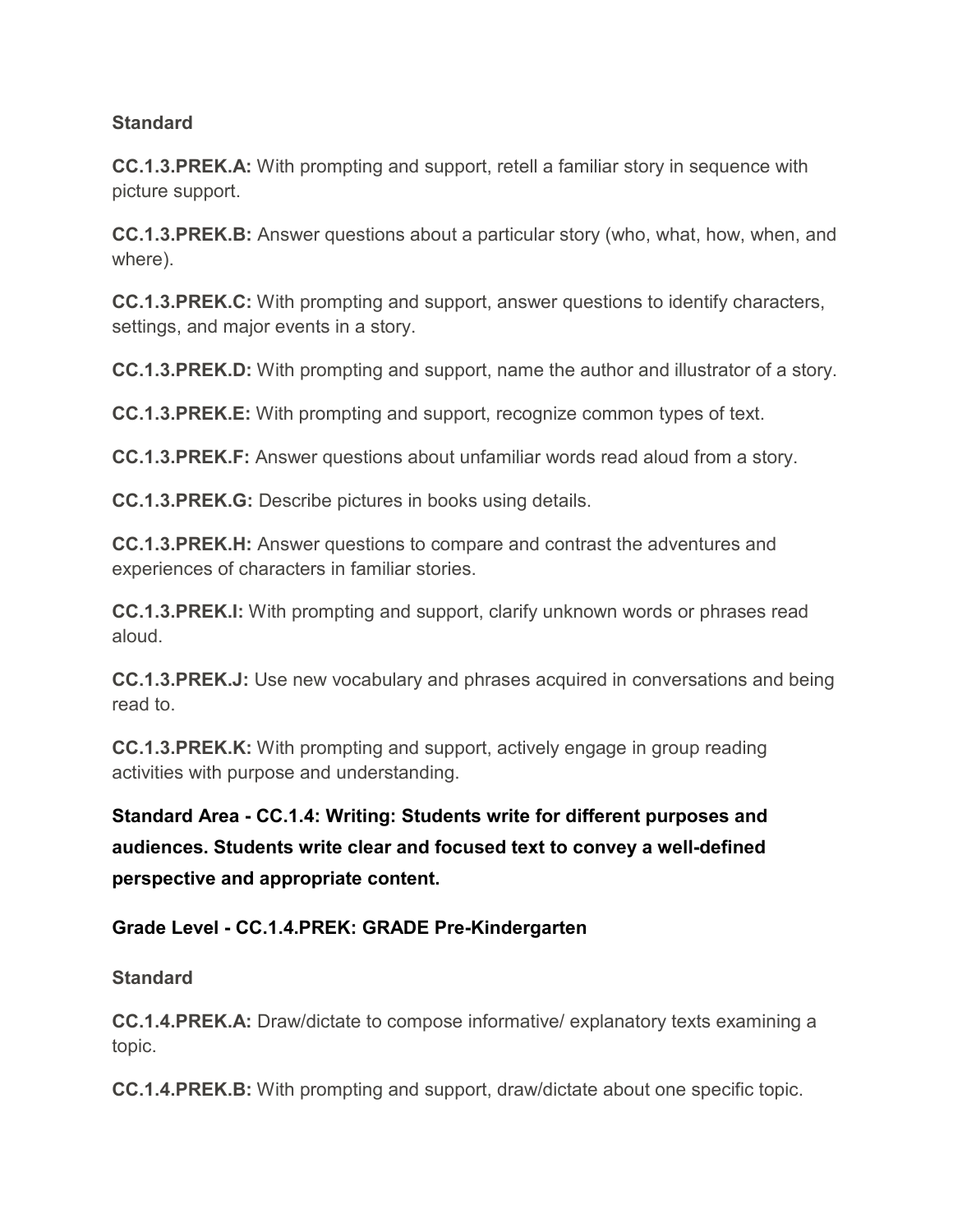**CC.1.4.PREK.C:** With prompting and support, generate ideas to convey information.

**CC.1.4.PREK.D:** With prompting and support, make logical connections between drawing and dictation.

**CC.1.4.PREK.F**: Informative/Explanatory- conventions of languagea

**CC.1.4.PREK.M:** Dictate narratives to describe real or imagined experiences or events.

**CC.1.4.PREK.N:** Establish "who" and "what" the narrative will be about.

**CC.1.4.PREK.O:** With prompting and support describe experiences and events.

**CC.1.4.PREK.P:** Recount a single event and tell about the events in the order in which they occurred.

**CC.1.4.PREK.T:** With guidance and support from adults and peers, respond to questions and suggestions, add details as needed.

**CC.1.4.PREK.V:** Ask questions about topics of personal interest to gain information; with teacher guidance and support, locate information on the chosen topic.

**CC.1.4.PREK.W:** With guidance and support, recall information from experiences or books.

**CC.1.4.PREK.X:** Range of writing

**Standard Area - CC.1.5: Speaking and Listening: Students present appropriately in formal speaking situations, listen critically, and respond intelligently as individuals or in group discussions.**

## **Grade Level - CC.1.5.PREK: GRADE Pre-Kindergarten**

## **Standard**

**CC.1.5.PREK.A:** Participate in collaborative conversations with peers and adults in small and larger groups.

**CC.1.5.PREK.B:** Answer questions about key details in a text read aloud or information presented orally or through other media.

**CC.1.5.PREK.C:** Respond to what a speaker says in order to follow directions, seek help, or gather information.